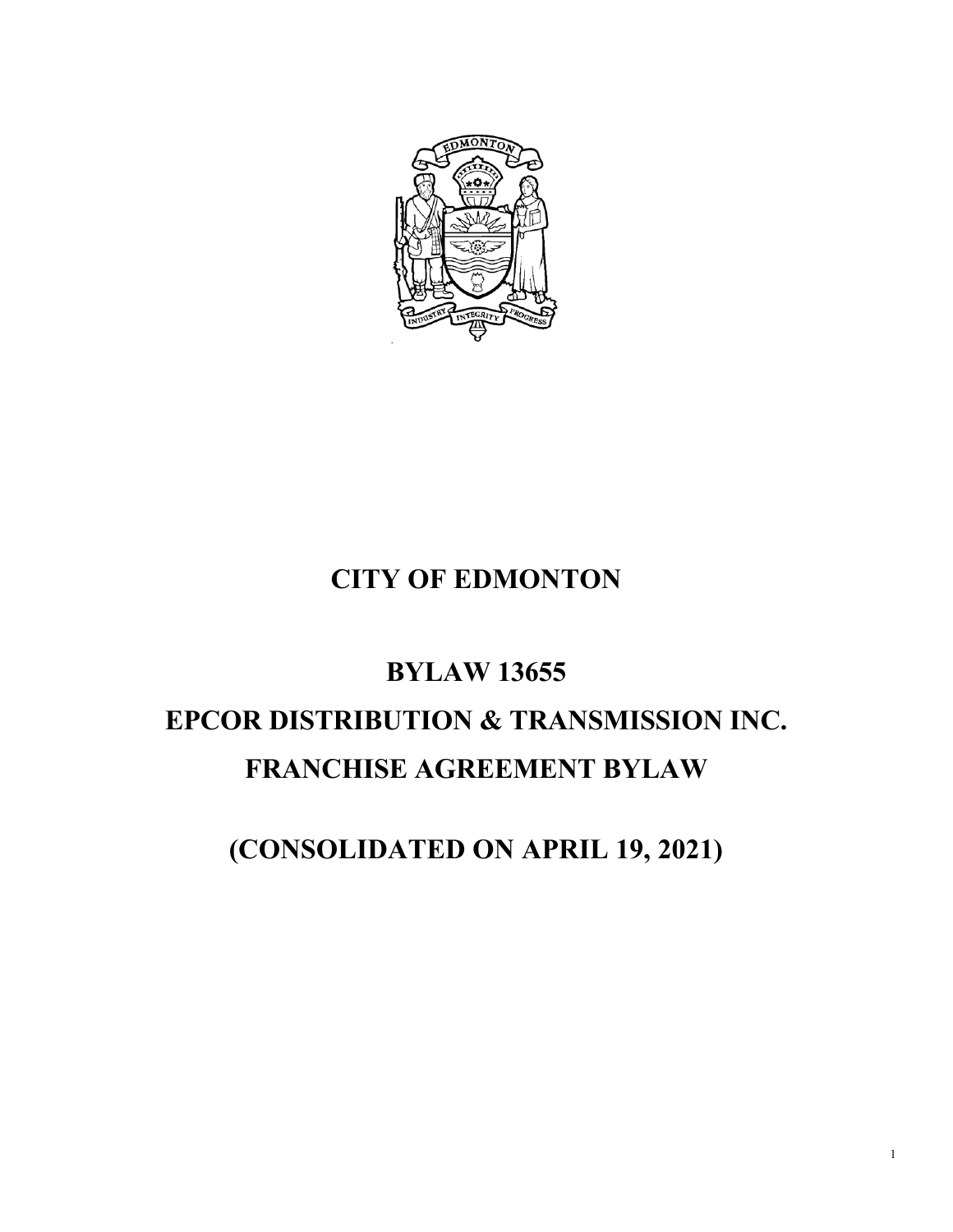#### **THE CITY OF EDMONTON**

#### **BYLAW 13655**

#### **EPCOR DISTRIBUTION & TRANSMISSION INC. FRANCHISE AGREEMENT BYLAW**

Whereas, pursuant to section 4 of the Water, Gas and Electric Companies Act RSA 2000, c. W-4 and sections 7, 8, 45 and 46 of the *Municipal Government Act* RSA 2000, c.M-26, Council is required to consent to a company providing power services within a municipality by passing a bylaw granting that consent:

Edmonton City Council enacts:

#### **PART I - PURPOSE, DEFINITIONS AND INTERPRETATION**

| <b>PURPOSE</b>                       | 1)       | The purpose of this bylaw is to consent to an agreement<br>permitting EPCOR Distribution & Transmission Inc. to<br>exclusively distribute electric power and to prohibit any other<br>Person from distributing electric power within Municipal<br>Boundaries.                                                                                                                                                                                                                                                                                                                                        |
|--------------------------------------|----------|------------------------------------------------------------------------------------------------------------------------------------------------------------------------------------------------------------------------------------------------------------------------------------------------------------------------------------------------------------------------------------------------------------------------------------------------------------------------------------------------------------------------------------------------------------------------------------------------------|
| <b>DEFINITIONS</b>                   | 1.1)     | In this bylaw:                                                                                                                                                                                                                                                                                                                                                                                                                                                                                                                                                                                       |
|                                      | a)<br>b) | "Electric Distribution Service" has the meaning as set out in the<br>Electric Utilities Act;<br>"Municipal Boundaries" means the geographical area within the<br>boundaries of the city of Edmonton including, without limitation,<br>changes to the boundaries of the city of Edmonton made from time to<br>time through annexation or otherwise; and<br>c) "Person" includes an individual, partnership, association, body<br>corporate, trust, trustee, executor, administrator or legal<br>representative, including, but not limited to, rural electrification<br>associations or cooperatives. |
| <b>SERVICE</b><br><b>RESTRICTION</b> | 1.2)     | Electric Distribution Services provided in the Municipal<br>Boundaries shall be provided exclusively by EPCOR Distribution<br>& Transmission Inc. and all other Persons are specifically<br>prohibited from providing Electric Distribution Services in the<br>Municipal Boundaries unless otherwise authorized by EPCOR                                                                                                                                                                                                                                                                             |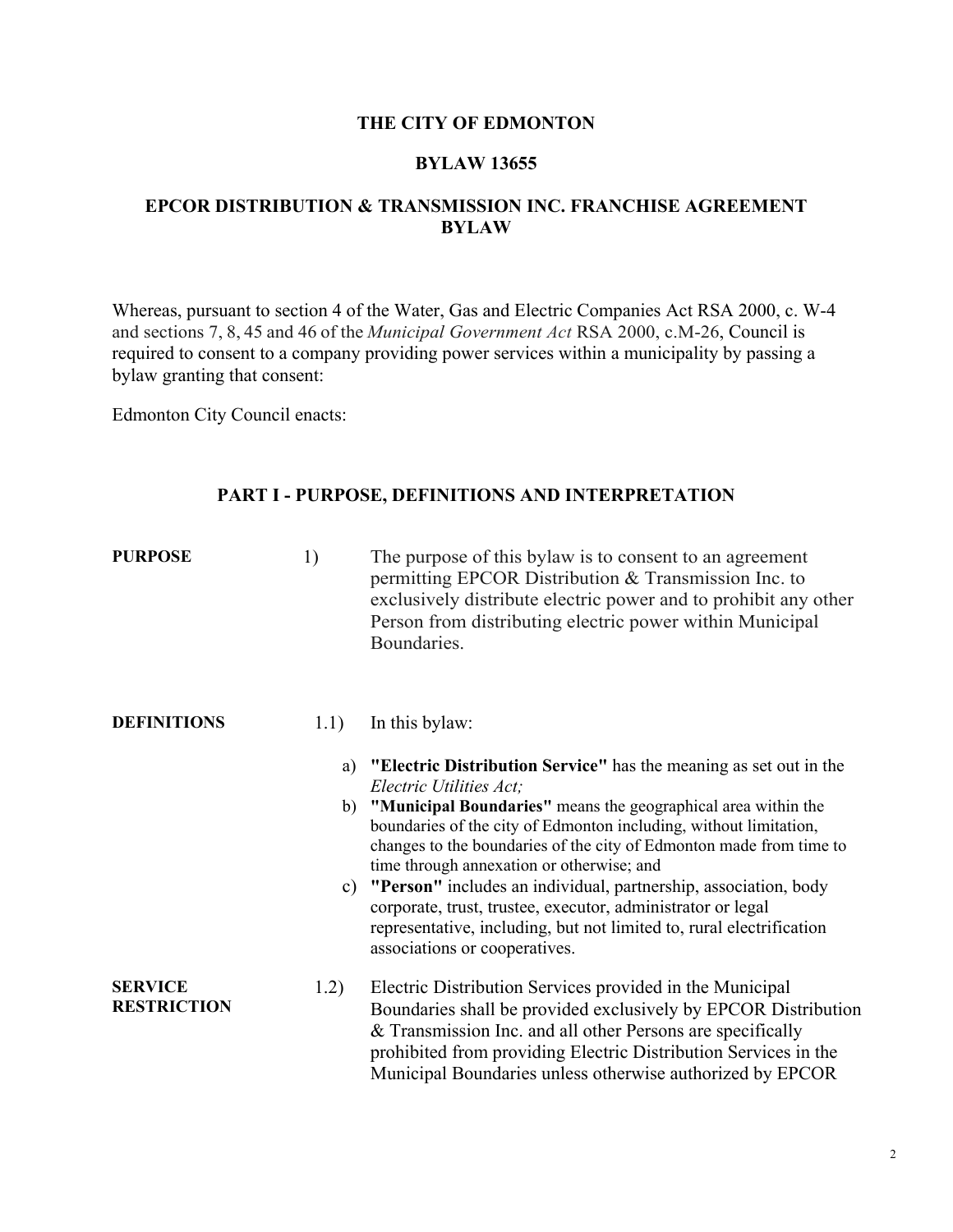Distribution & Transmission Inc. **CEASE PROVIDING SERVICE**  1.3) In the event that a Person not authorized to provide Electrical Distribution Services within the Municipal Boundaries in accordance with this Bylaw, is providing such service, that Person shall immediately or as soon as reasonably possible cease providing such service in order to comply with this Bylaw, and in accordance with any orders, rules or other requirements stipulated by the Alberta Utilities Commission.

**APPROVAL OF FRANCHISE AGREEMENT**  (S.1, BYLAW 19644, APRIL 19, 2021) 2) The Franchise Agreement between the City of Edmonton and EPCOR Distribution & Transmission Inc. attached as Schedule "A" is hereby approved.

**PART II – GENERAL** 

**EFFECTIVE DATE** 1) This Bylaw takes effect on the date that it is passed.

(NOTE: Consolidation made under Section 69 of the *Municipal Government Act,* R.S.A. 2000, c.M-26 and Bylaw 16620 Section 16, and printed under the City Manager's authority)

Bylaw 13655, passed by Council February 24, 2004

Amendments:

 Bylaw 19376, August 17, 2020 Bylaw 19644, April 19, 2021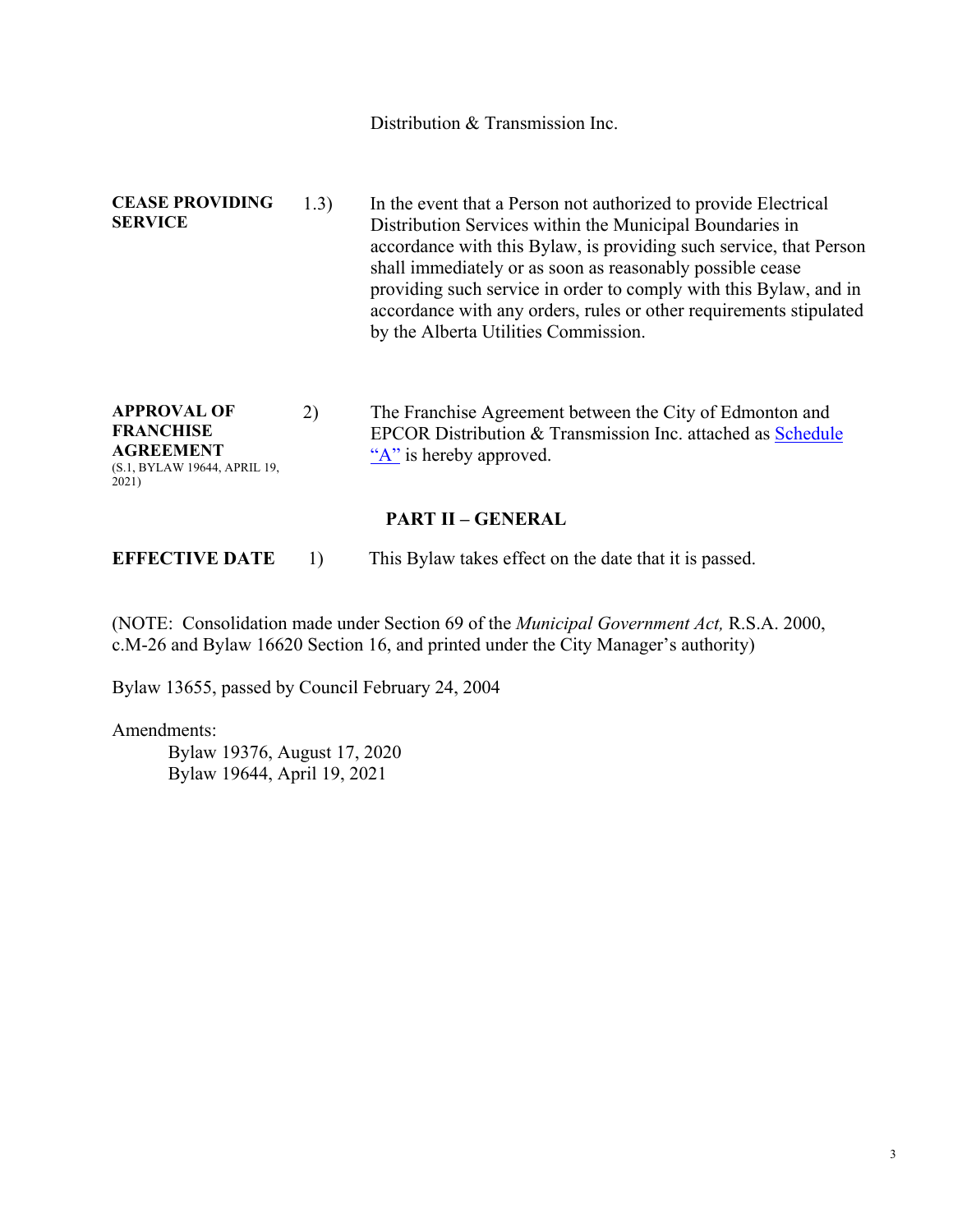#### **SCHEDULE "A"**

#### THIS FRANCHISE AGREEMENT EFFECTIVE THE 1<sup>st</sup> DAY OF JANUARY, 2004. BETWEEN:

#### **THE CITY OF EDMONTON**,

a municipal corporation under the laws of the Province of Alberta (hereinafter referred to as the "City")

#### OF THE FIRST PART

- and -

#### **EPCOR DISTRIBUTION INC.**,

a corporation under the laws of the Province of Alberta (hereinafter referred to as "EDI")

#### OF THE SECOND PART

WHEREAS EDI operates a public utility as defined in the *Municipal Government Act*, for the purpose of, *inter alia*, distributing electric power within the Municipality;

AND WHEREAS pursuant to sections 45 and 61 of the *Municipal Government Act* the City has the right to charge a fee for the use and occupation of City Lands and to grant an exclusive right to use City Lands for public utility purposes;

AND WHEREAS EDI wishes to maintain and install poles, wires, cables, fibre optic cables, ducts, conduits, manholes and other accessories, structures and equipment in, under, above, on, through or across highways, roads, streets, lanes, public space or public water within the Municipality and owned by or under the direction, control and management of the City;

AND WHEREAS the City wishes to grant exclusive rights to EDI to use City Lands and to provide electric power distribution services within the Municipality;

AND WHEREAS the parties desire to document their respective rights and obligations hereunder with respect to the use by EDI of the City Lands;

NOW THEREFORE THIS AGREEMENT WITNESSETH THAT in consideration of the sum of ten (\$10) dollars paid by each party to the other, receipt of which is hereby acknowledged, and of the mutual covenants and agreements herein, and subject to the terms and conditions in this Agreement, the parties agree as follows:

#### **1. DEFINITIONS**

1.1 For the purposes of construing this Agreement, the recitals hereto, the schedules annexed hereto, and any other documents or undertaking delivered in accordance with or in furtherance of the purposes and intents of this Agreement, unless there is something in the subject matter or context inconsistent therewith, the following expressions shall have the meanings ascribed in this Article 1.

- (a) "**Agreement**" and the words "**herein**", "**hereto**", "**hereunder**" and similar expressions mean or refer to this Agreement and every schedule, addendum and all amendments hereto;
- (b) "**Attachment**" or "**Attach**" means the use of, or attachment to, the Equipment of EDI by a Third Party pursuant to Article 4 of this Agreement;
- (c) "**City Manager**" means the chief administrative officer for the City or his or her designate;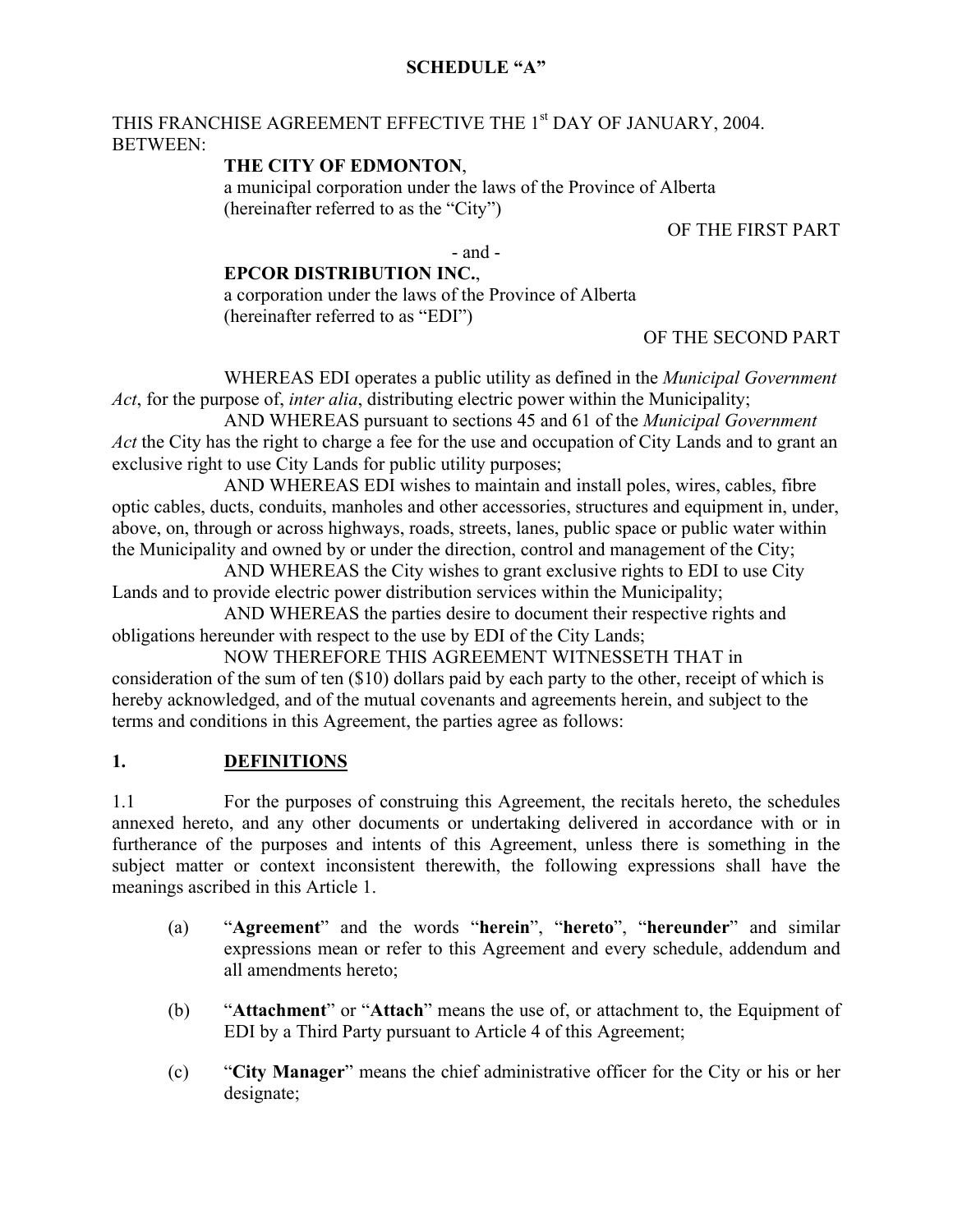- (d) "**City Land(s)**" means the highways, roads, road allowances, streets, lanes, bridges, public utility lots, public space or public water within the Municipality and owned by or under the direction, control and management of the City, excluding land (except walkways and public utility lots) for which a certificate of title is registered in the name of the City in the Land Titles Office;
- (e) "**Customer(s)**" means any person, individual, body corporate, firm or other entity that consumes electric power within the Municipality;
- (f) "**EDI Terms and Conditions**" means EDI's Terms and Conditions for Distribution Access Service and EDI's Terms and Conditions for Distribution Connection Services;
- (g) "**Effective Date**" means January 1, 2004;
- (h) "**Electric Distribution System**" means EDI's system of works, including the plant, equipment, systems and services necessary to distribute electric power, but does not include a generating unit or transmission facility;
- (i) "**Equipment**" means poles, wires, cables, fibre optic cables, ducts, conduits, manholes and other accessories, structures and equipment related to the Electric Distribution System owned by or under the direction, control or management of EDI, including Attachments that become the property of EDI but, excluding City owned equipment that EDI manages for the City;
- (j) "**Fee**" means the fee payable to the City pursuant to Section 5.1 herein;
- (k) "**Line Assignment Permit**" means a permit issued by the City for an approved alignment on City Lands;
- (l) "**Municipality**" means the geographical area within the boundaries of the City;
- (m) "*Municipal Government Act*" means Chapter M-26, R.S.A. 2000, and its successors, equivalents or replacements thereto;
- (n) "**OSCAM Permit**" means a permit issued by the City to allow construction on City Lands;
- (o) "**Third Party**" means any person, individual, body corporate, firm or other entity that attaches, or owns, controls, places or uses an Attachment pursuant to an arrangement or agreement with EDI; and
- (p) "**Work**" means any work related to the construction, installation, maintenance, operation, repair, replacement, removal or extension of the Equipment or any Attachment on City Lands by EDI or a Third Party.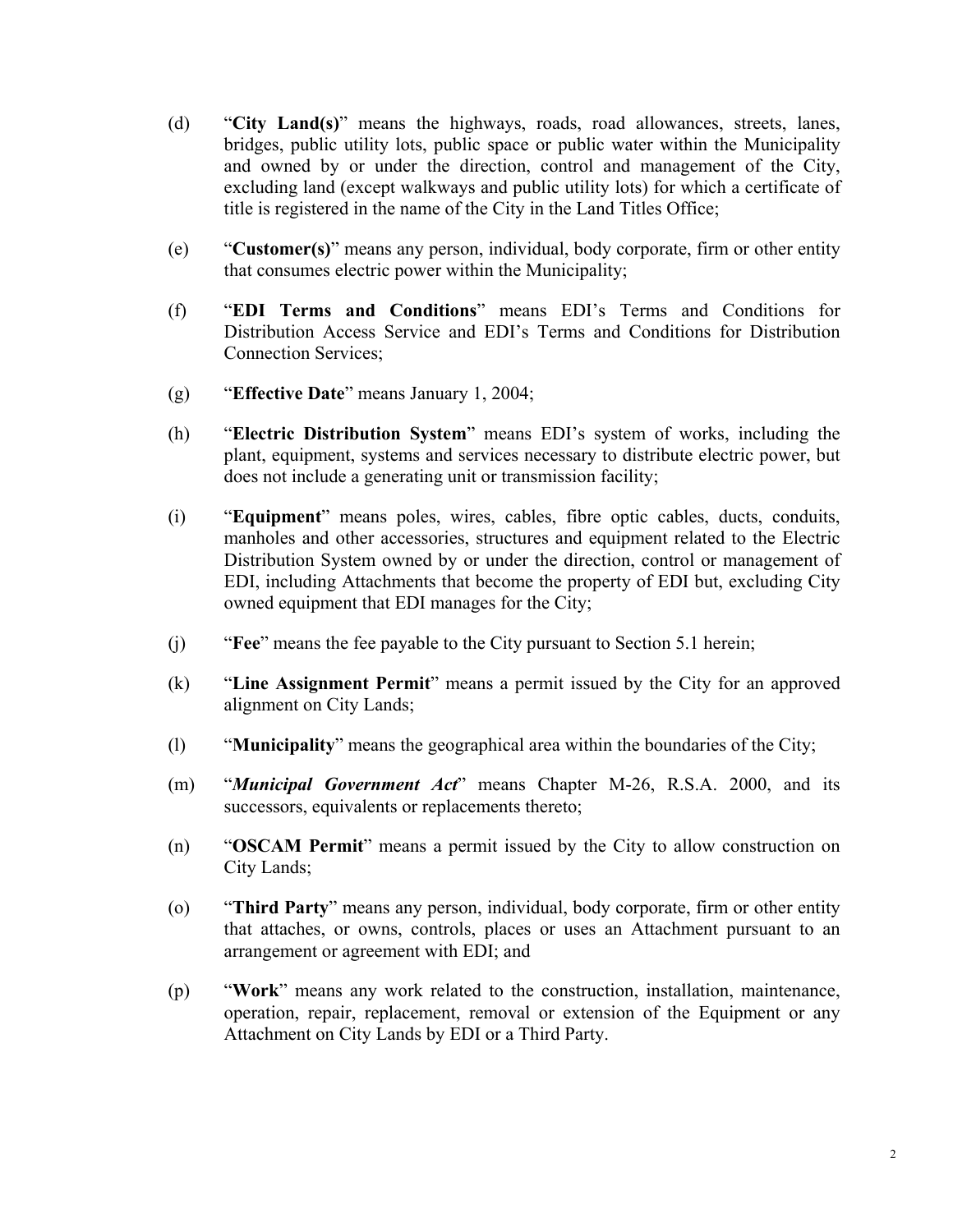#### **2. GRANT OF ACCESS**

2.1 Subject to applicable law and the terms and conditions of this Agreement, the City hereby grants to EDI:

- (a) the exclusive right and license to use the City Lands to construct, install, maintain, operate, repair, replace, extend and remove the Equipment for the purpose of constructing, operating and extending the Electric Distribution System within the Municipality; and
- (b) the exclusive right to distribute electric power within the Municipality.

2.2 The City will not be liable to EDI for any infringement of any of the exclusive rights granted to EDI pursuant to Section 2.1 hereof where the City has not granted such right to the infringing party. Subject to applicable law, the City and EDI will cooperatively use their best reasonable efforts to protect EDI's rights granted pursuant to Section 2.1 herein.

2.3 Subject to applicable law and the exclusive rights granted pursuant to Section 2.1 herein, the grant of rights to EDI pursuant to this Agreement shall not restrict the City's rights to use, or allow any person not a party to this Agreement to use, the City Lands for any purpose, provided that such use will not materially hinder or interfere with EDI's use in accordance with Section 2.1(a) herein and further provided that EDI's use is in accordance with the terms and conditions of this Agreement.

2.4 Subject to Section 23.3 herein, no use of City Lands pursuant to this Agreement shall create or vest in EDI any ownership or property rights in the City Lands or any portion thereof, and EDI shall be and remain a mere licensee of the City Lands.

2.5 Subject to Article 4 and Section 23.3 herein, nothing in this Agreement gives to EDI the right to permit any person to use the City Lands for any purpose.

2.6 Subject to applicable law, the grant of rights to EDI pursuant to this Agreement shall not restrict the City's right to cross EDI's Equipment with its equipment. EDI shall not charge a fee to the City to cross EDI's Equipment pursuant to this Section 2.6. The City is however responsible for all of its costs in effecting the crossing of its equipment with EDI's Equipment.

2.7 Nothing in this Agreement shall be deemed to prevent any person from distributing electric power on property of which that person is the owner or tenant for use solely by that owner or tenant.

2.8 Subject to EDI's servicing standards, the City may, for any reasonable municipal purpose, make use of the Equipment or may share in the use of trenches excavated by EDI provided that such use complies with all applicable law and does not materially interfere with the use by EDI or any Third Party. The labour and material cost of any additional equipment required by reason of the use of the facilities by the City shall be paid for by the City.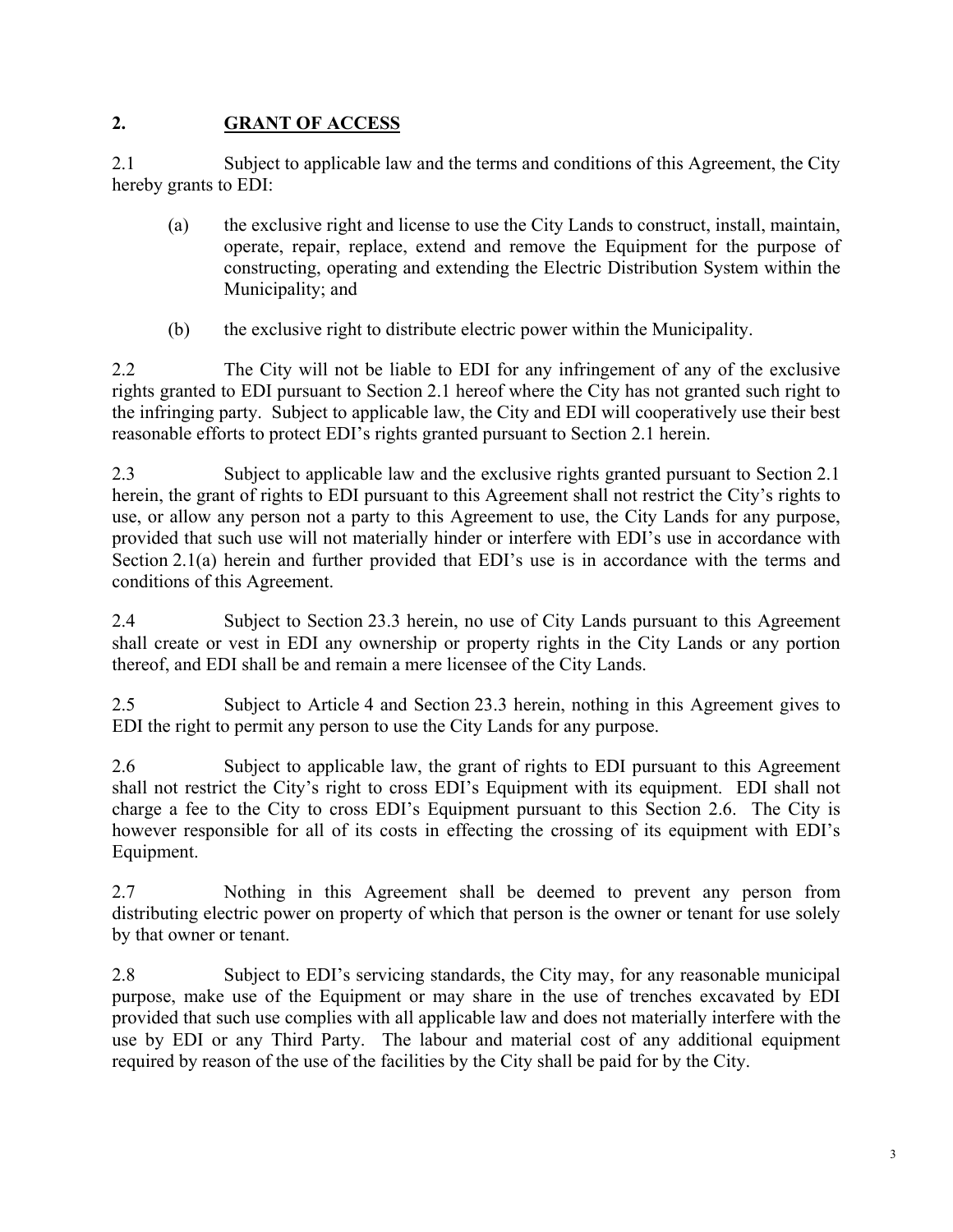#### **3. ELECTRIC POWER DISTRIBUTION COVENANTS**

3.1 Subject to applicable law, EDI shall distribute all electric power within the Municipality as directed by the City during the term of this Agreement.

3.2 EDI may interrupt or reduce the distribution of electric power for any reason or circumstance as provided for in the EDI Terms and Conditions.

### **4. THIRD PARTY ATTACHMENTS**

4.1 Subject to applicable law, to the extent that EDI is reasonably able to allow any person to access or use its Equipment, EDI shall have the right to allow a Third Party to Attach to its Equipment and to charge and recover a fee from that person for that right provided that no portion of that fee will be a charge for the use of the City Lands.

4.2 EDI shall be responsible to ensure that all Attachments and all activities and operations of Third Parties on City Lands are in compliance with the terms and conditions of this Agreement. EDI agrees that a breach of any of the terms and conditions of this Agreement by a Third Party shall be a breach of this Agreement by EDI.

4.3 EDI shall promptly provide to the City, upon request:

- (a) the names and addresses of all Third Parties who Attach to the Equipment; and
- (b) all other information requested by the City, acting reasonably, with respect to those Attachment rights.

#### **5. PAYMENT**

5.1 Subject to Section 5.3 herein, in consideration of the rights granted to EDI by the City pursuant to this Agreement, EDI agrees to pay to the City during the term of this Agreement, the amounts calculated pursuant to Schedule "A" attached hereto and forming part of this Agreement. The amounts payable by EDI to the City pursuant to this Section 5.1 shall be referred to in this Agreement as the "Fee".

5.2 EDI shall collect the Fee from Customers on the basis established by the City as described in Schedule "A" to this Agreement.

5.3 EDI shall pay the Fee to the City by monthly installments, payments to be made on the last day of each month commencing January 31, 2004, without any deductions whatsoever, but subject to any adjustments contemplated in Schedule "A" to this Agreement.

5.4 The Fee is a charge for the use of the City Lands and is not in lieu of taxes (including, without limiting the generality of the foregoing, business, property and linear property taxes) or local improvement charges payable to the City, and, subject to any other agreement between the City and EDI, EDI shall pay to the City all taxes properly assessable under the taxing authority of the City.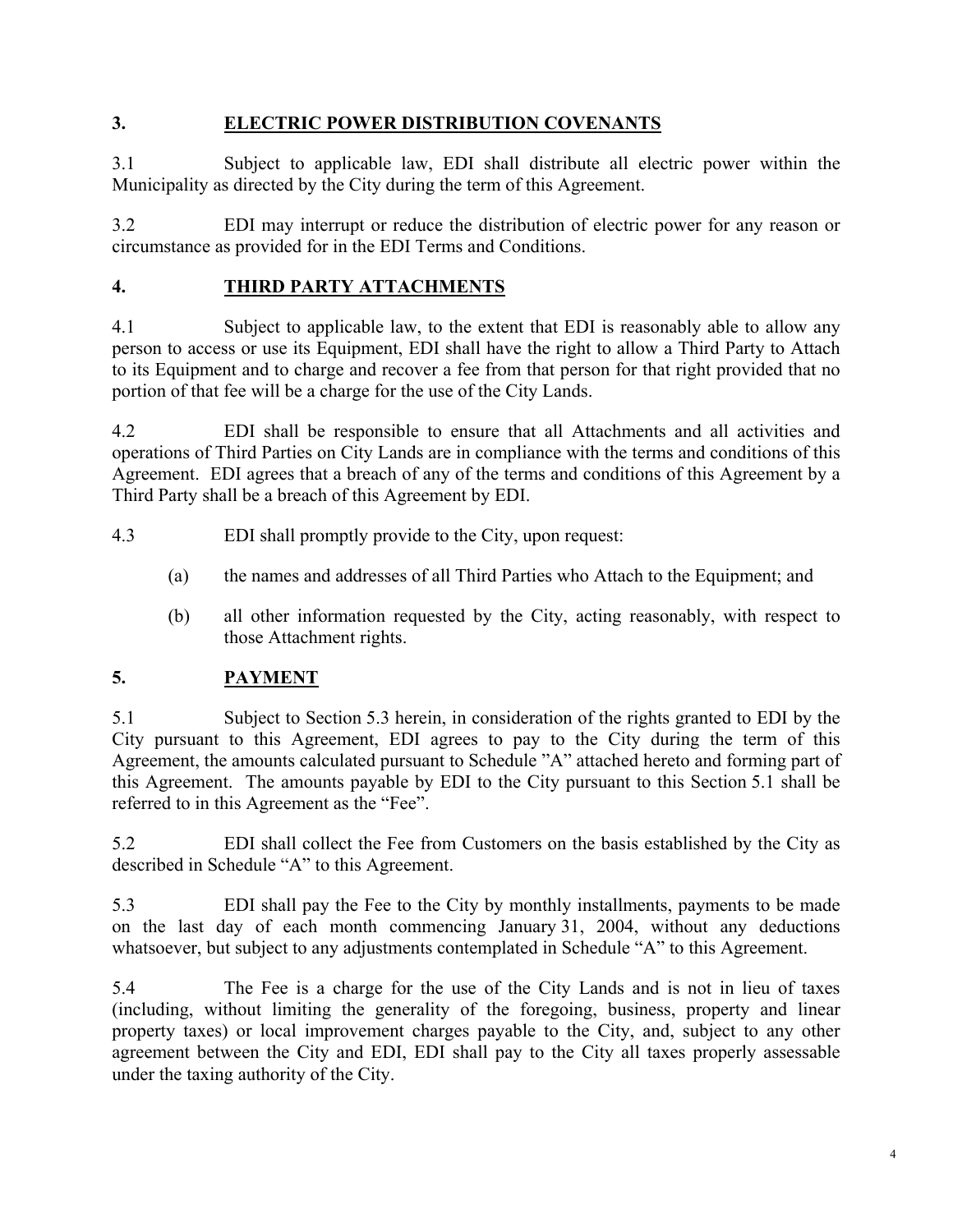5.5 The Fee to be paid by EDI to the City is based on the assumption that the rights granted to EDI will accrue on a per diem basis throughout a full calendar year, and whenever any of those rights commence on any day other than January 1 in any year or are terminated, cease or expire before December 31 in any year, the amount to be paid by EDI to the City therefore shall be adjusted on a per diem basis.

5.6 EDI, on the written request of the City, shall provide to the City on or before April 30 in each year, or such other time agreed upon by the parties, a report by the auditor of EDI for the previous calendar year setting forth the amounts collected by EDI from Customers and comparing the amounts so collected with the amounts paid to the City hereunder.

## **6. TERM**

6.1 The term of this Agreement shall commence upon the Effective Date and shall continue thereafter until terminated in accordance with the provisions of Article 14 hereof.

## **7. WORK ON CITY LANDS**

7.1 All costs and expenses associated with construction, installation, maintenance, operation, repair, replacement, extension, or removal of Equipment or any other activity by EDI in the exercise of its rights pursuant to this Agreement on the City Lands shall be borne by EDI.

7.2 The Equipment will only be installed at such locations on those portions of the City Lands as are approved by the City Manager acting reasonably.

7.3 EDI will provide to the City a copy of its Construction Standards within seven (7) days of receiving a written request from the City. EDI's Construction Standards must meet or exceed the requirements of the City's Design and Construction Standards, City policies or City practices. It is EDI's sole responsibility to determine if its Construction Standards meet the City's requirements. If the City's standards do not cover all articles dealt with in EDI's Construction Standards the City then reserves the right to review and approve those articles of EDI's standards.

7.4 Prior to the commencement of any Work in, on, under, over, along or across City Lands pursuant to this Agreement and subject to Article 10 hereof, at any time during the term of this Agreement, EDI shall:

- (a) subject to any provisions of any City line assignment policy, obtain a Line Assignment Permit and OSCAM Permit from the City; and
- (b) submit detailed engineering plans with respect to the Work;

except as exempted by the City Manager in writing from time to time. It is acknowledged by the City and EDI that it is the intention of the parties under this Section 7.4 to mutually agree on exemptions for routine Work carried out by EDI on City Lands.

7.5 Subject to applicable law, EDI agrees that all Work carried out by EDI on City Lands pursuant to this Agreement shall: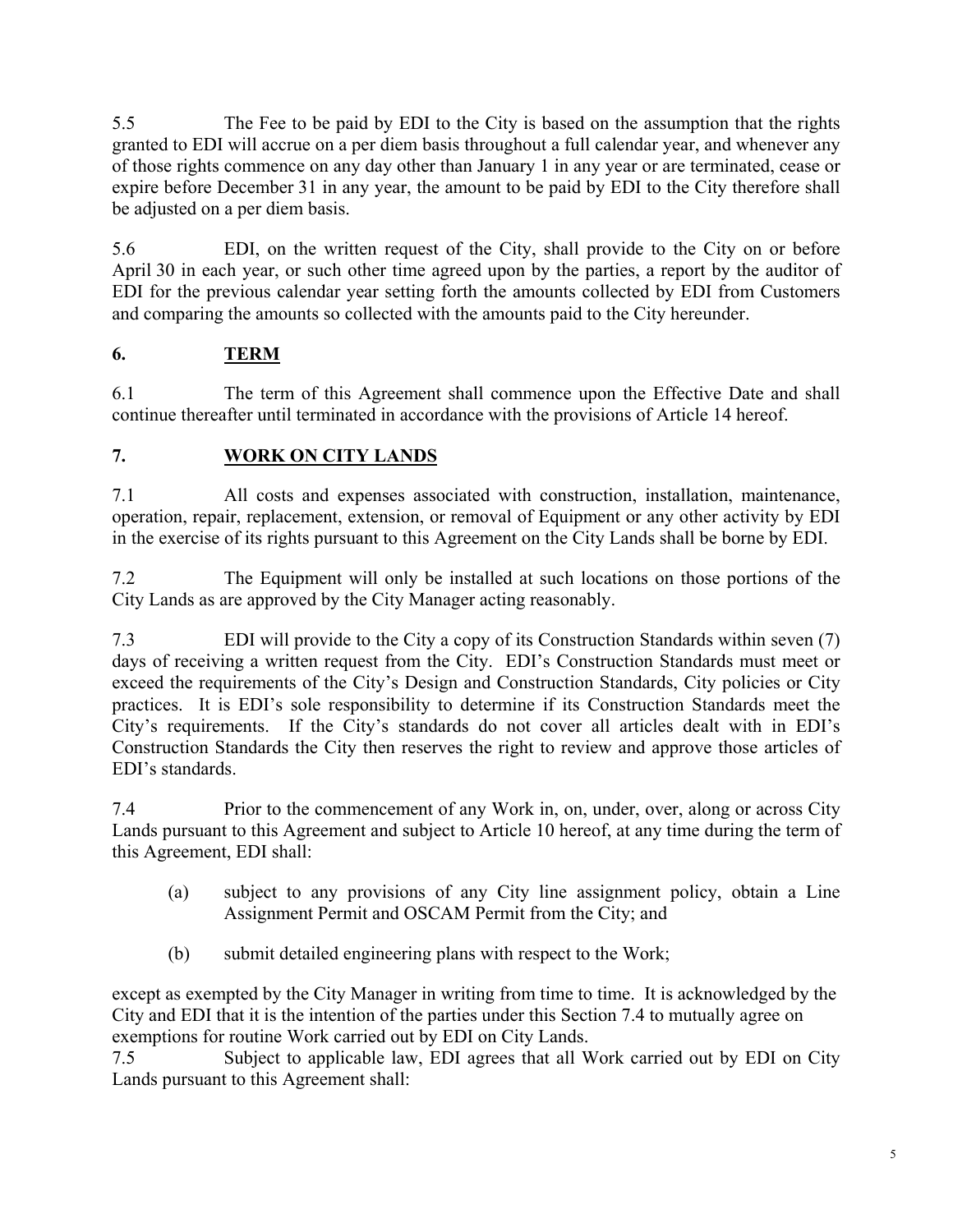- (a) be conducted and completed to the construction and safety standards prescribed by the City Manager;
- (b) be carried out in a good, workmanlike and timely manner;
- (c) comply with all applicable construction and safety codes, City construction standards, City service standards and City policies and procedures, as amended from time to time;
- (d) be in accordance with the EDI Construction Standards Manual; and
- (e) not damage the property of the City or any existing right of way user, including but not limited to, poles, wires, cables, fibre optic cables, ducts, conduits, manholes and other accessories, structures and equipment.

EDI acknowledges that the construction and safety standards and codes prescribed by the City Manager, City construction standards, City service standards and City policies and procedures in effect as of January 1, 2004 are reasonable and valid. All such construction and safety standards, construction and safety codes, City construction standards, City service standards and City policies and procedures established or amended by the City after January 1, 2004 in respect of the rights of EDI in this Agreement shall not be unreasonably applied to EDI. If EDI believes that any procedure or practice established or amended by the City after January 1, 2004 with respect to the rights of EDI in this Agreement is being unreasonably applied to EDI, then EDI may request that the obligation of EDI to abide by that procedure or practice be resolved pursuant to Article 17. Without limiting the generality of the foregoing, the City covenants that any applicable standard, code, policy or procedure that materially affects EDI will not be established or amended after January 1, 2004 without prior consultation with EDI.

7.6 Upon completion of any Work pursuant to this Agreement EDI shall immediately restore and repair any damage to the City Lands or other City property to the condition in which they existed prior to the Work, and to the satisfaction of the City Manager acting reasonably. If EDI fails to restore and repair in accordance with this Section 7.6 within twenty (20) days of receipt of notification from the City, the City may complete the restoration and repair and charge all reasonable costs to EDI.

7.7 At its sole cost and expense EDI will dispose of all earth, stone, asphalt, concrete and other materials removed from the City Lands during any Work or as otherwise directed by the City Manager. The City reserves its right to salvage all or a portion of such materials upon notice to EDI and EDI will comply with such direction of the City Manager acting reasonably.

7.8 Where a crossing outside of the approved alignment for the Equipment is required by EDI or a Third Party to distribute electric power, EDI will obtain or cause the Third Party to obtain, as the case may be, a Line Assignment Permit from the City.

7.9 EDI shall use its best efforts to provide "as built" drawings to the City within two (2) months of completing the installation of any Equipment. The City acknowledges that for large or complex projects "as built" drawings may take considerably longer than two (2) months to complete after installation. Any dispute between the parties as to delivery of "as built" drawings shall be resolved pursuant to Article 17 herein. The parties agree that "as built"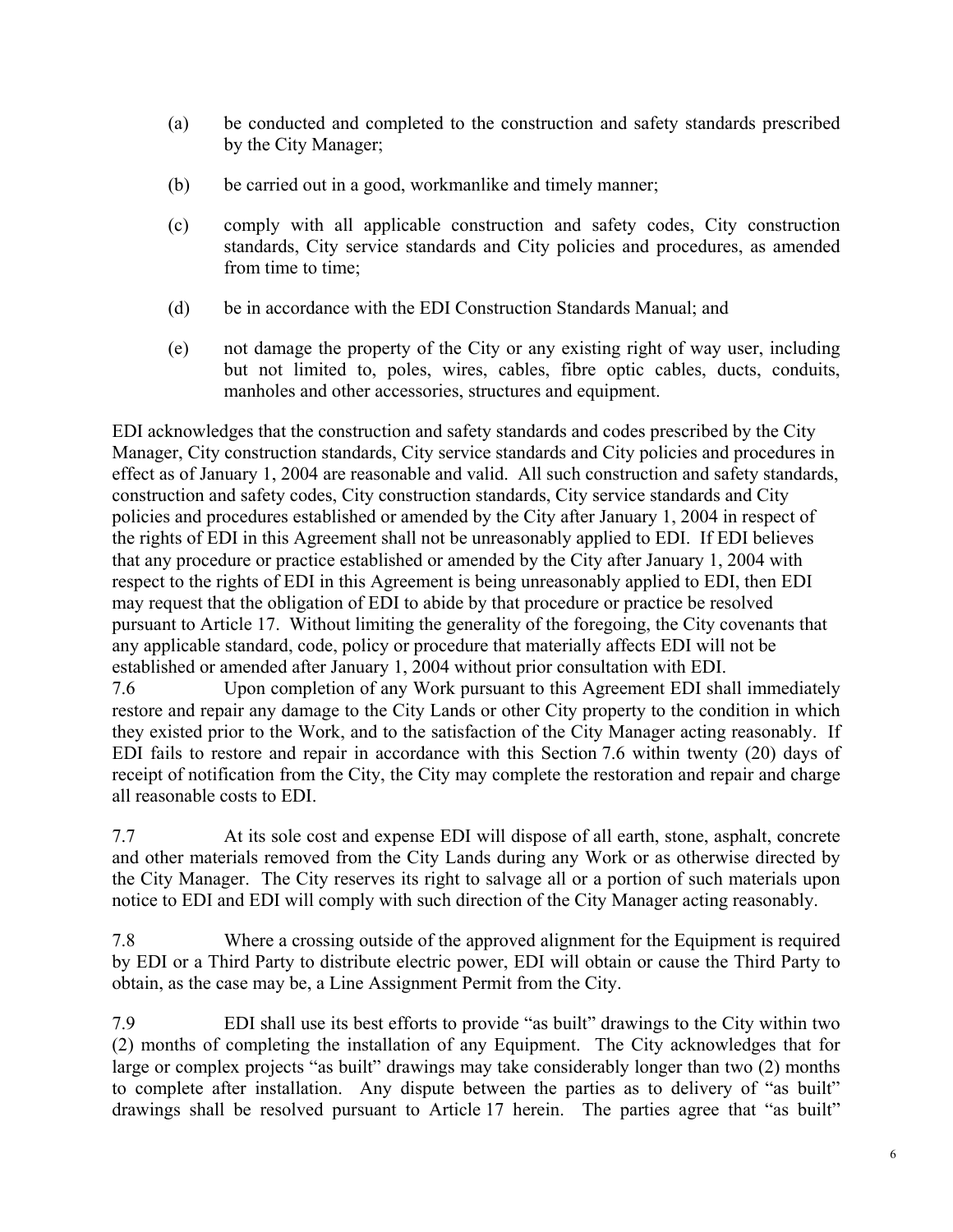drawings may be provided to the City by EDI pursuant to the GeoEdmonton Utility Right of Way Alliance.

7.10 At any time, within seventy two (72) hours of receipt of notification from the City, EDI will, at no cost to the City, provide to the City plans of the location of any Equipment or Attachment not within the GeoEdmonton Utility Right of Way Alliance system.

7.11 EDI agrees, at its sole cost and expense and subject to any other agreements between the parties, to be a full participant in the GeoEdmonton Utility Right of Way Alliance and to update, maintain and make available in a timely manner the facility mapping information of EDI as required by the City.

7.12 Any approvals or consents provided by the City to EDI pursuant to this Agreement will be provided in as timely a manner as possible considering all of the circumstances, including but not limited to City circulation procedures.

## **8. MAINTENANCE AND REPAIR**

8.1 EDI agrees, at its sole cost and expense, to maintain the Equipment in a safe, clean and sanitary condition and in good and substantial repair, to the satisfaction of the City Manager, acting reasonably. EDI agrees, at its sole cost and expense, to ensure that the Attachments are in a safe, clean and sanitary condition and comply with all safety requirements, to the satisfaction of the City Manager, acting reasonably.

8.2 At any reasonable time, and upon prior notice, EDI will permit the City's duly qualified or certified personnel or agents to inspect the Equipment and Attachments for the purpose of ascertaining the condition or state of repair thereof or of verifying that no default has occurred under this Agreement.

8.3 Where an inspection pursuant to Section 8.2 hereof reveals that repair or maintenance of a material nature is necessary, the City may give EDI notice of the need for such repair or maintenance and EDI hereby agrees to promptly and in accordance with such notice, commence or cause the same to be commenced within the time limited in such notice and to diligently proceed to complete the same in a good and workmanlike manner. In default of EDI carrying out such repair or maintenance, the City, acting reasonably, may carry it out for the account and at the sole cost and expense of EDI.

## **9. RELOCATION**

9.1 Upon reasonable notice from the City, EDI, at its sole cost and expense, shall commence the work to relocate any Equipment and Attachments, within the City Lands, or perform any other work in connection with any Equipment and Attachments as may be required by the City to comply with safety standards or accommodate any relocation, installation, modification, repair, construction, upgrading or removal of City facilities.

9.2 Notwithstanding the foregoing, EDI shall not be required to move any part of the Equipment after receipt of notice from the City in accordance with this Article where: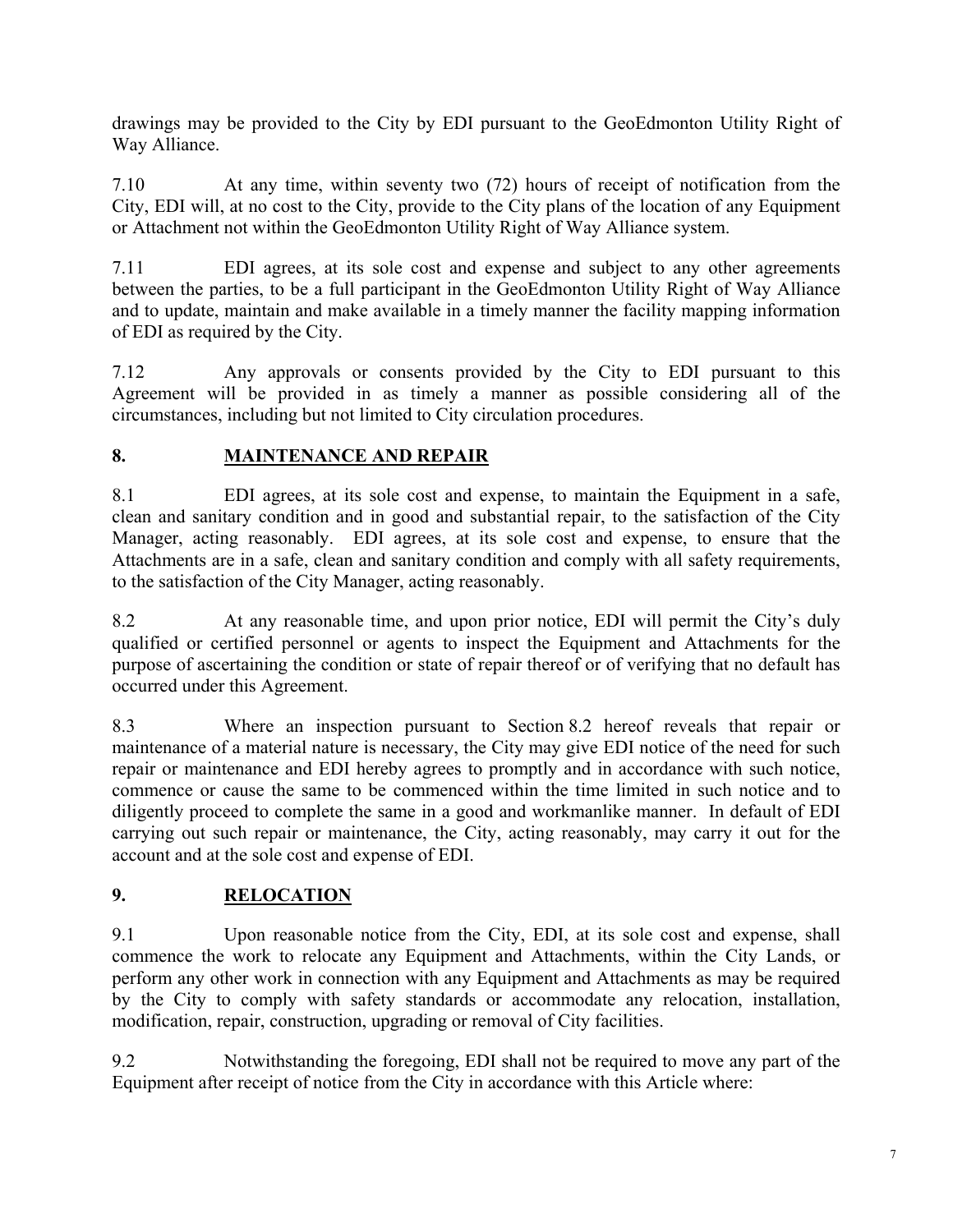- (a) EDI has illustrated to the satisfaction of the City, acting reasonably, that an appropriate alternative course of action is available;
- (b) the City has provided EDI with its written approval of the alternative course of action (which approval may not be unreasonably withheld by the City); and
- (c) EDI has provided its written undertaking to carry out the alternative course of action promptly and within a sufficiently short period of time so as to ensure that the City will be left with sufficient time to complete the affected planned municipal construction within the intended timeframe (taking into account any delays which the City may encounter as a result of EDI utilizing the alternative course of action).

#### **10. EMERGENCY**

10.1 In an emergency or situation of necessity, involving any Equipment or Attachment, or the activities of EDI or a Third Party on City Lands, which constitutes a danger or potential danger of bodily injury or substantial damage to property, EDI shall use its best efforts to provide telephone notice to the City prior to commencing any emergency repair. The parties agree to provide to each other the names of the respective personnel and telephone numbers in respect of emergency situations in accordance with Section 21.2 herein. If advance notice cannot be provided by EDI, EDI shall provide notice to the City as soon as reasonably possible thereafter. EDI will forthwith take steps or cause steps to be taken to handle the emergency in as timely a manner as possible and shall restrict the use of the City Lands as minimally as possible in the circumstances.

10.2 Notwithstanding the provisions of Section 10.1 herein in the event of an emergency situation, the City may take any measures deemed necessary to alleviate the emergency as the City shall determine, and EDI shall reimburse the City for all expenses thereby incurred as a result of any act or omission of EDI in respect of the Equipment or Attachment or the failure of EDI to comply with Section 10.1 hereof.

10.3 Notwithstanding the terms and conditions of this Agreement, the City acknowledges that in certain circumstances and upon the request of a Customer, it will be in the interest of EDI and the City to allow EDI to perform Work for Customers in situations where timely provision of goods and services is required. The City acknowledges and agrees that in such circumstances EDI will not be in default of this Agreement by failure to provide prior notice or obtain prior approval from the City in accordance with the terms of this Agreement, provided that EDI acts reasonably in determining that timely performance is required and that the notice and approval provisions in this Agreement cannot reasonably be applied. In the event that EDI relies on the provisions of this Section it will provide notice and obtain approval from the City as required pursuant to this Agreement as soon as reasonably possible in the circumstances.

## **11. HAZARDOUS SUBSTANCES**

11.1 The City has made no representations or warranties as to the quality, condition or sufficiency of the City Lands for any purpose, or as to the presence or absence of hazardous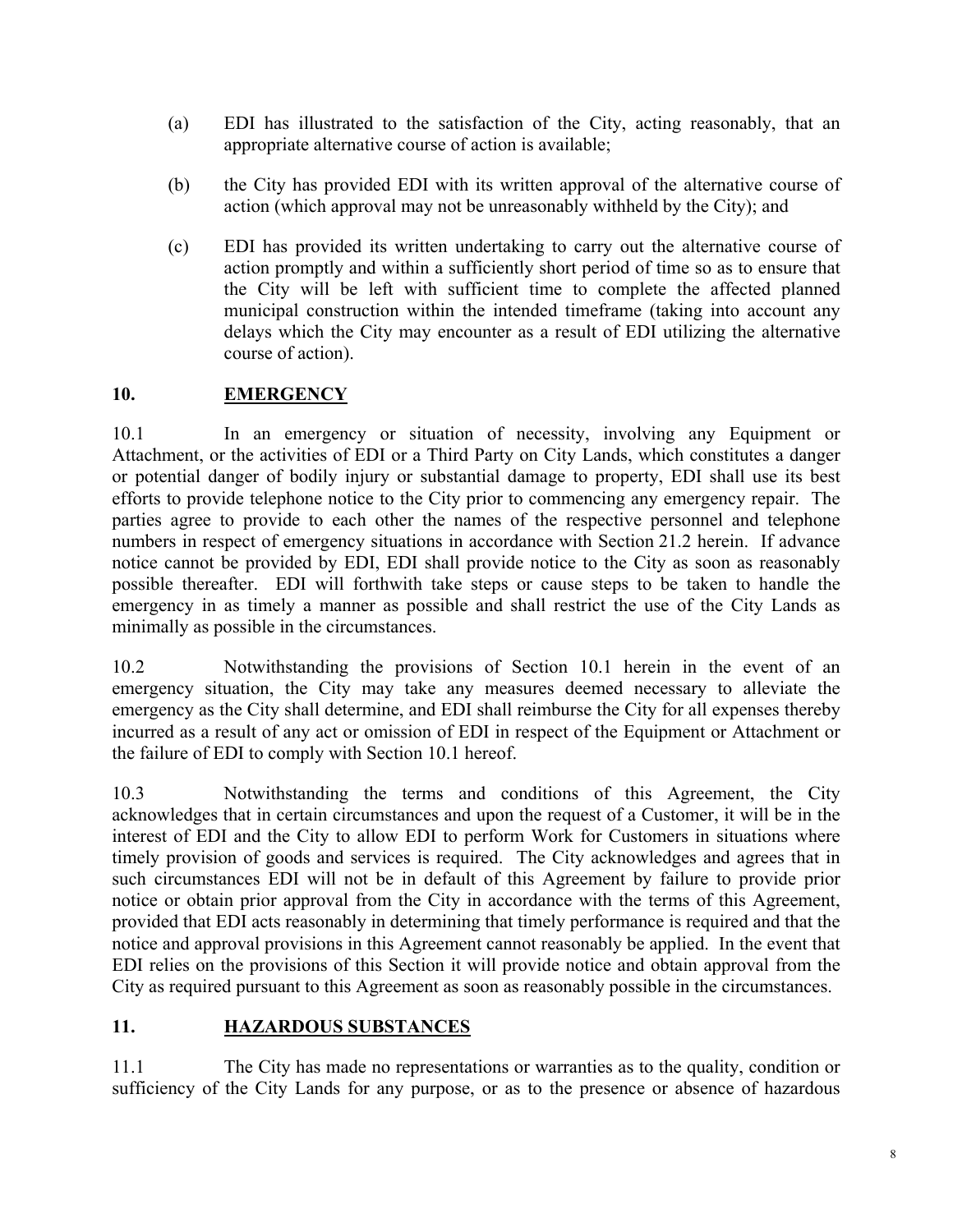substances on or under the City Lands and the City Lands are used by EDI at its own risk with all faults and imperfections whatsoever and on a strictly "as is, where is" basis.

11.2 EDI agrees to assume any and all environmental liabilities relating to the use of the City Lands by EDI or a Third Party, including, but not limited to, any liability for clean up of any hazardous substance on or under the City Lands which result from the operations of EDI or a Third Party on the City Lands or which result from any products or goods brought upon the City Lands by EDI or a Third Party or by any person with the consent, express or implied of EDI or a Third Party.

## **12. INDEMNIFICATION**

12.1 EDI:

- (a) shall be liable to the City for;
- (b) shall indemnify and hold harmless the City, its servants, agents, and employees from and against;

any and all losses, liabilities, claims, suits, actions, costs, damages and expenses (and without limiting the generality of the foregoing, including costs as between a solicitor and his own client) which may be brought or made against the City or which the City may pay or incur as a result of or in connection with:

- (i) any of the rights, licenses or privileges granted to EDI or the use of the City Lands by EDI or a Third Party pursuant to this Agreement;
- (ii) any breach, violation or non-performance of any covenant, condition or agreement in this Agreement to be fulfilled, kept, observed or performed by EDI;
- (iii) any damage to property or injury to a person or persons, including death resulting at any time therefrom, occasioned by the use, activities or operations of EDI or a Third Party, in, on or about the City Lands; or
- (iv) any damage to any property or injury to a person or persons, including death resulting at any time therefrom, arising from the escape, discharge or release of any hazardous substance (including, but not limited to, petroleum products and byproducts, industrial wastes, contaminants, pollutants, dangerous substances, and toxic substances, as defined in or pursuant to any law, ordinance, rule, regulation, bylaw or code, whether federal, provincial or municipal) occasioned by the use, activities or operations of EDI or a Third Party, in, on or about the City Lands.

This clause shall survive the termination of this Agreement.

12.2 The City:

- (a) shall be liable to EDI for;
- (b) shall indemnify and hold harmless EDI, its servants, agents, and employees from and against;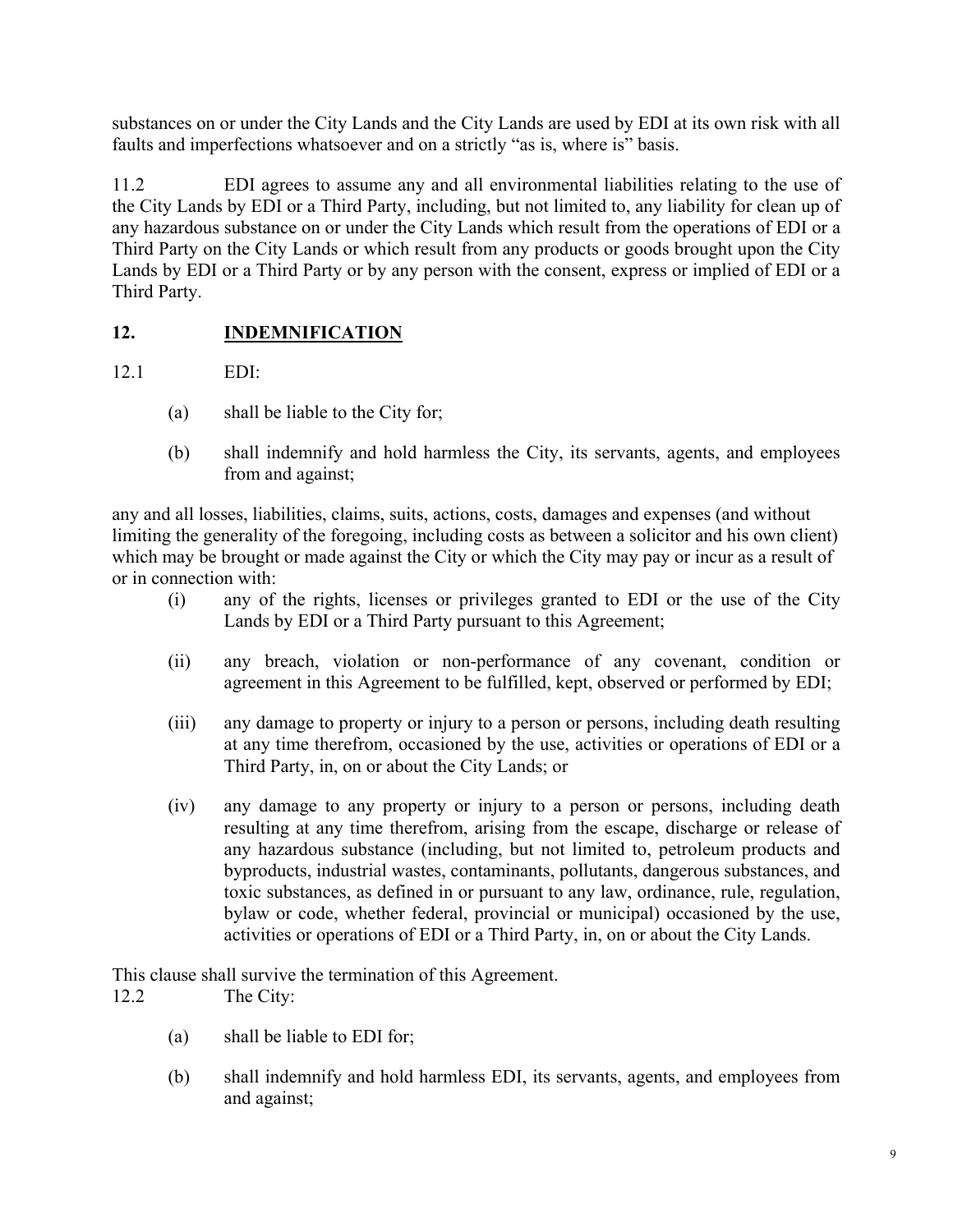any and all losses, liabilities, claims, suits, actions, costs, damages and expenses (and without limiting the generality of the foregoing, including costs as between a solicitor and his own client) which may be brought or made against EDI or which EDI may pay or incur as a result of or in connection with:

- (i) any breach, violation or non-performance of any covenant, condition or agreement in this Agreement to be fulfilled, kept, observed or performed by the City;
- (ii) any damage to property or injury to a person or persons, including death resulting at any time therefrom, occasioned by the use, activities or operations of the City, in, on or about the City Lands; or
- (iii) any damage to any property or injury to a person or persons, including death resulting at any time therefrom, arising from the escape, discharge or release of any hazardous substances (including, but not limited to, petroleum products and byproducts, industrial wastes, contaminants, pollutants, dangerous substances, and toxic substances, as defined in or pursuant to any law, ordinance, rule, regulation, bylaw or code, whether federal, provincial or municipal) occasioned by the use, activities or operations of the City, in, on or about the City Lands.

This clause shall survive the termination of this Agreement.

12.3 Notwithstanding any approvals, consents, advice or direction given by the City with respect to any matter referred to in this Agreement, EDI shall be and remain liable and will indemnify the City in accordance with Section 12.1 hereof.

## **13. INSURANCE**

13.1 Throughout the term of this Agreement, EDI shall maintain in full force and effect General Liability Insurance in a form and with limits adequate to meet its obligations hereunder.

13.2 The aforementioned insurance coverage policies shall be endorsed to provide the City with thirty (30) days prior written notice of cancellation or material change, and shall be in a form acceptable to the City's Director, Risk Management or this person's designate. Evidence of such policies shall be submitted to the City on the Certificate of Insurance and endorsement forms provided to EDI by the City which will be duly completed by EDI's broker and/or insurer. EDI's broker shall promptly supply a certified copy of the policies if requested by the City's Director, Risk Management or this person's designate.

13.3 As an alternative to submitting the Certificate of Insurance form, EDI or EDI's broker may provide a certified copy of the aforementioned policies. Such policies shall be properly endorsed and in a form acceptable to the City's Director, Risk Management or this person's designate. Evidence of renewal of coverage shall be provided to the City prior to expiry in a form acceptable to the City's Director, Risk Management or this person's designate.

13.4 Upon request by the City, EDI shall provide additional insurance if this is deemed necessary by the City's Director, Risk Management or this person's designate, acting reasonably and if such insurance is available on reasonable commercial terms. If requested, a written explanation will be provided to EDI for the additional insurance requirement.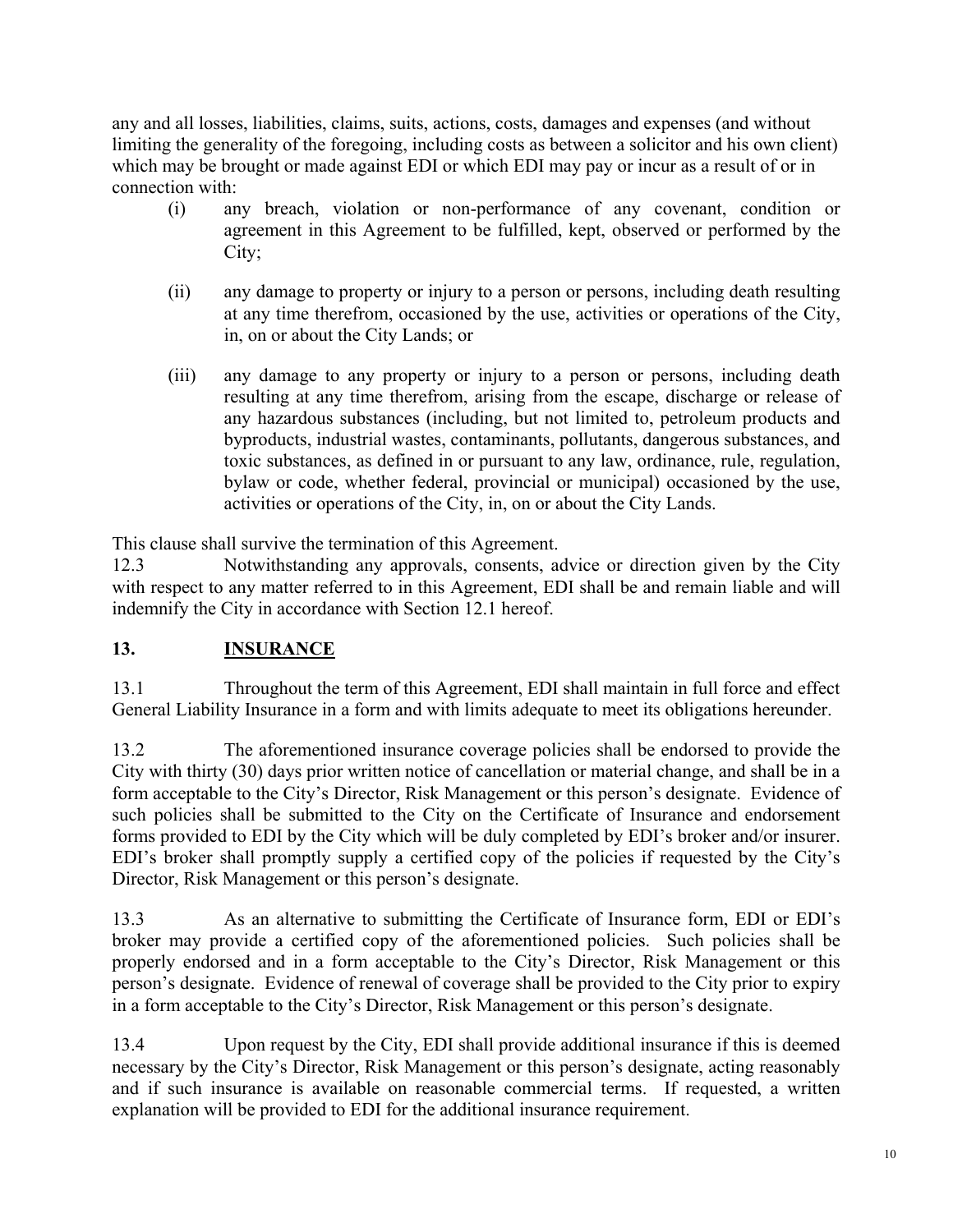13.5 It is further understood and agreed that any policy limits under EDI's coverage do not define or limit EDI's liability to indemnify the City, nor does the City make any representations as to the adequacy of said limits or scope of coverage in the event of a claim.

#### **14. TERMINATION**

- 14.1 This Agreement shall terminate on the occurrence of any of the following events:
	- (a) if EDI defaults in the observance or performance of any obligation on its part under this Agreement and does not correct that default within thirty (30) days of receiving written notice thereof from the City (time shall not be computed during any period of time where in good faith, EDI disputes the allegation of default and pursues the resolution of that dispute in the manner contemplated in Article 17 herein, or EDI diligently proceeds to remedy the default);
	- (b) if an order is made or an effective resolution is passed for the winding up, dissolution or liquidation of EDI;
	- (c) if EDI ceases to carry on its business, becomes insolvent or bankrupt, commits any act of bankruptcy, goes into liquidation either voluntarily or under an order of a Court of competent jurisdiction, makes a general assignment for the benefit of its creditors, files a proposal or a voluntary assignment under the *Bankruptcy and Insolvency Act* (Canada), admits its inability to pay its debts generally as they become due or otherwise acknowledges its insolvency, or if a petition is filed against EDI under the *Bankruptcy and Insolvency Act* (Canada);
	- (d) upon the mutual agreement of the parties; or
	- (e) subject to Article 15 herein, upon the expiration of twenty (20) years from the Effective Date.

14.2 In the event of termination of this Agreement and subject to applicable law, at the option of the City in its sole discretion, the Equipment shall either remain upon and be surrendered to the City by EDI and become the absolute property of the City, or all or part of the Equipment shall be removed from the City Lands by EDI, at the sole cost and expense of EDI. If the City requires the removal of all or part of the Equipment from the City Lands, the Equipment shall be removed within a reasonable period of time and EDI shall forthwith repair any damage resulting from the removal and restore the City Lands to the condition in which they existed prior to the removal. If EDI fails to remove its Equipment and restore the City Lands, the City may complete the removal and restoration and charge all costs to EDI. EDI agrees that the insurance referred to in Article 13 hereof shall remain in full force and effect until all EDI's Equipment is removed and the City Lands are restored in accordance with this Section.

14.3 Notwithstanding the expiry or earlier termination of this Agreement EDI shall continue to be liable to the City for all payments due and obligations incurred thereunder prior to the date of such termination.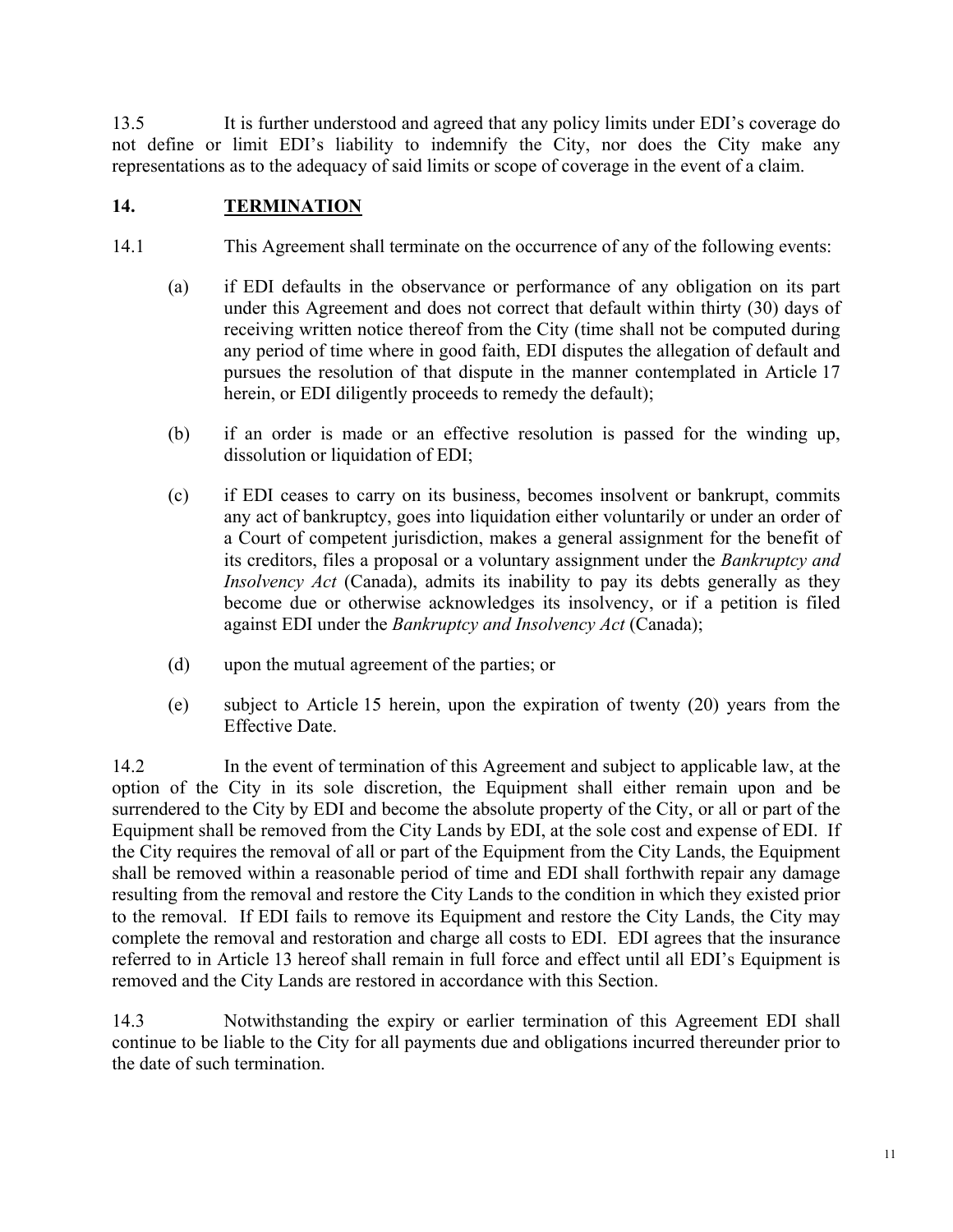### **15. FIVE YEAR REVIEW**

15.1 Upon the expiry of five (5) years from the Effective Date, and, upon the expiry of every five (5) year period thereafter during the term of this Agreement, the City shall have the right to set a new Fee payable by EDI pursuant to Section 5.1 hereof, in accordance with the provisions of this Article 15.

15.2 The City will give written notice to EDI that it intends to review and set a new Fee payable by EDI in accordance with Section 15.1 hereof, any time before or within sixty (60) days after, the expiry of five (5) years from the Effective Date and the expiry of every five (5) year period thereafter during the term of this Agreement.

15.3 In the event that the City gives notice to EDI of its intention to review and set a new Fee pursuant to Section 15.1 herein, the City or EDI shall have the right to include in the review the terms of Article 9 herein.

## **16. RENEWAL**

16.1 Twelve (12) months prior to the expiry of the term of this Agreement, each party shall notify the other of its intention regarding the renewal of this Agreement for a subsequent term. If the intention disclosed by both parties is to renew this Agreement, then each party shall provide the other with confirmation in writing to that effect and thereafter take such actions as may be necessary for approval of the said renewal pursuant to all applicable law. In the event that the intention disclosed by either party is to the effect that this Agreement may not be renewed on the same terms as contained herein, then each party covenants to promptly meet and discuss with the other the terms and conditions on which a renewal of this Agreement might be possible.

16.2 Upon expiry of the term and during the negotiation of a renewal of this Agreement, this Agreement shall continue on a year to year basis provided that either party may terminate this Agreement upon twelve (12) months notice to the other party.

## **17. ARBITRATION**

17.1 Except as otherwise within the constitutional jurisdiction of any regulatory authority at law, or herein, any dispute (a "Dispute") between the parties arising out of or as a consequence of this Agreement, including without limiting the generality of the foregoing any dispute as to the interpretation, application or operation of this Agreement or of any of the provisions hereof, shall be determined as follows:

17.2 The party desiring to refer the Dispute for arbitration (the "Notifying Party") shall notify the other party (the "Notified Party") in writing (the "Notice") of the nature of and the matters alleged by the Notifying Party to be in dispute.

17.3 Within fourteen (14) days of the receipt of the Notice, the Notified Party, by written notice (the "Notice Back"), may notify the Notifying Party of all matters in the Notice which are in dispute.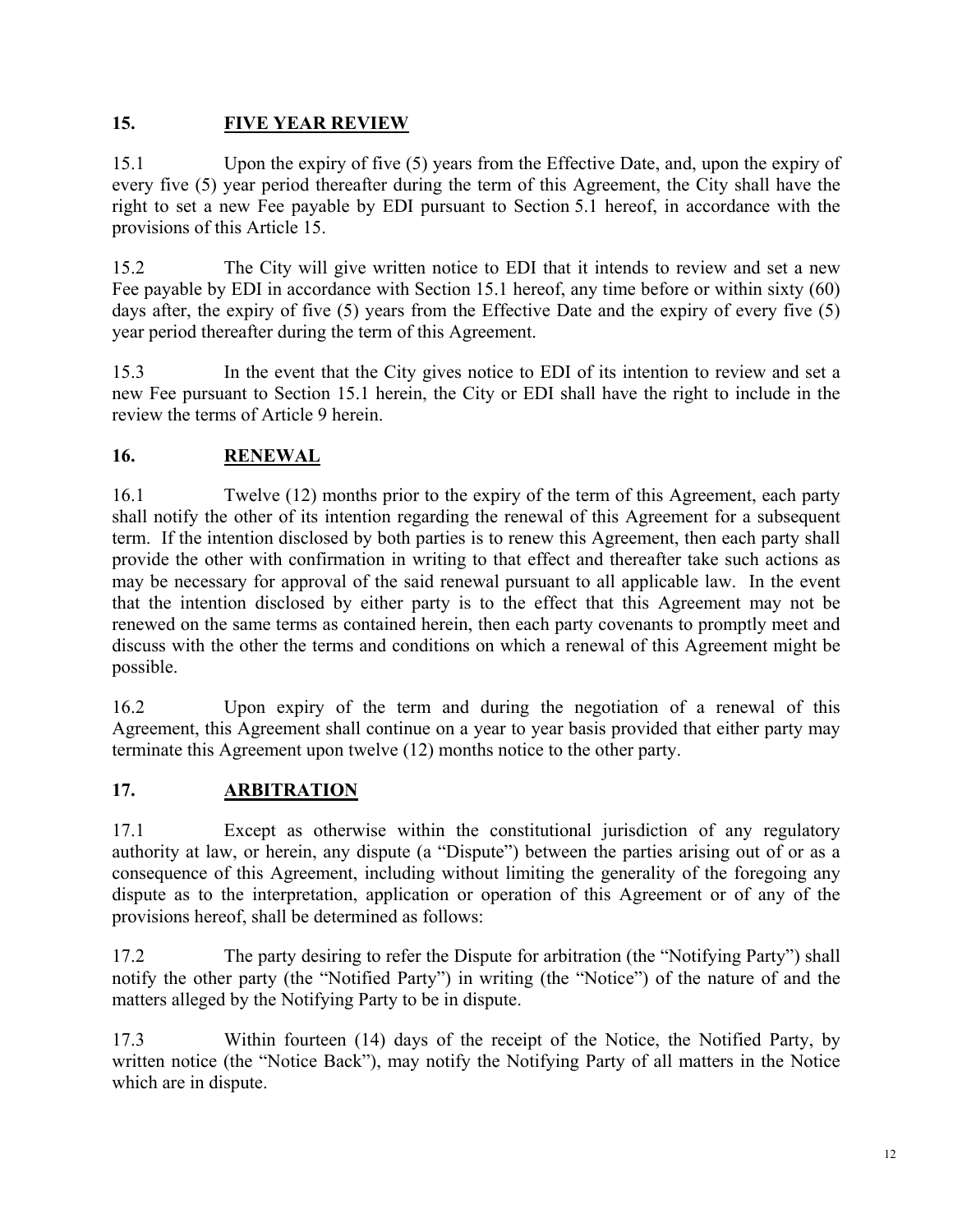17.4 If the Notified Party does not send a Notice Back to the Notifying Party as contemplated in Section 17.3 herein the Notified Party shall be deemed to have admitted or accepted responsibility or liability for all matters alleged by the Notifying Party to be in dispute in the Notice.

17.5 The Notified Party shall be deemed to have admitted or accepted responsibility or liability for all matters alleged by the Notifying Party to be in dispute and which the Notified Party has not disputed in the Notice Back.

17.6 The terms of reference for arbitration shall be only those matters in the Notice which remain in dispute and are described, as such, in the Notice Back.

17.7 Within seven (7) days of the establishment of the terms of reference pursuant to Section 17.6 herein the parties shall appoint a single arbitrator to decide the Dispute, failing which, within a further five  $(5)$  days, they shall each appoint an arbitrator, and within seven  $(7)$ days of the date the last of them appointed an arbitrator, the two (2) arbitrators shall appoint a third arbitrator and the three (3) arbitrators shall comprise the arbitration committee (the "Committee").

17.8 The arbitrator appointed by the two (2) arbitrators shall be the "chair" of the Committee, provided further, that if the two (2) arbitrators fail to appoint a third arbitrator, then both parties or either of them may apply to a Justice of the Court of Queen's Bench of Alberta to have the third arbitrator appointed.

17.9 If either party fails to appoint an arbitrator within the five (5) day period described in Section 17.7 hereof the arbitrator appointed by the other party shall be deemed to be the Committee and the decisions of that arbitrator on the Dispute shall be binding upon the parties.

17.10 Within thirty (30) days of the establishment of the Committee, or such further period as may be agreed upon by the parties, the Committee shall hear and endeavour to resolve the Dispute in accordance with the terms of reference.

17.11 The decision of the majority of the Committee shall be the decision of the Committee provided that if no majority decision is reached, the decision of the chair shall be deemed to be the decision of the majority of the Committee.

17.12 The decision of the Committee on the Dispute will be final and binding upon the parties.

17.13 The cost of arbitration shall be borne by any party or apportioned between the parties in any manner as the Committee finds to be equitable in the circumstances.

- 17.14 If, within thirty (30) days of the date:
	- (a) by which the Notified Party is deemed to have admitted or accepted responsibility or liability for any matters alleged by the Notifying Party to be in dispute; or
	- (b) of a decision of the Committee;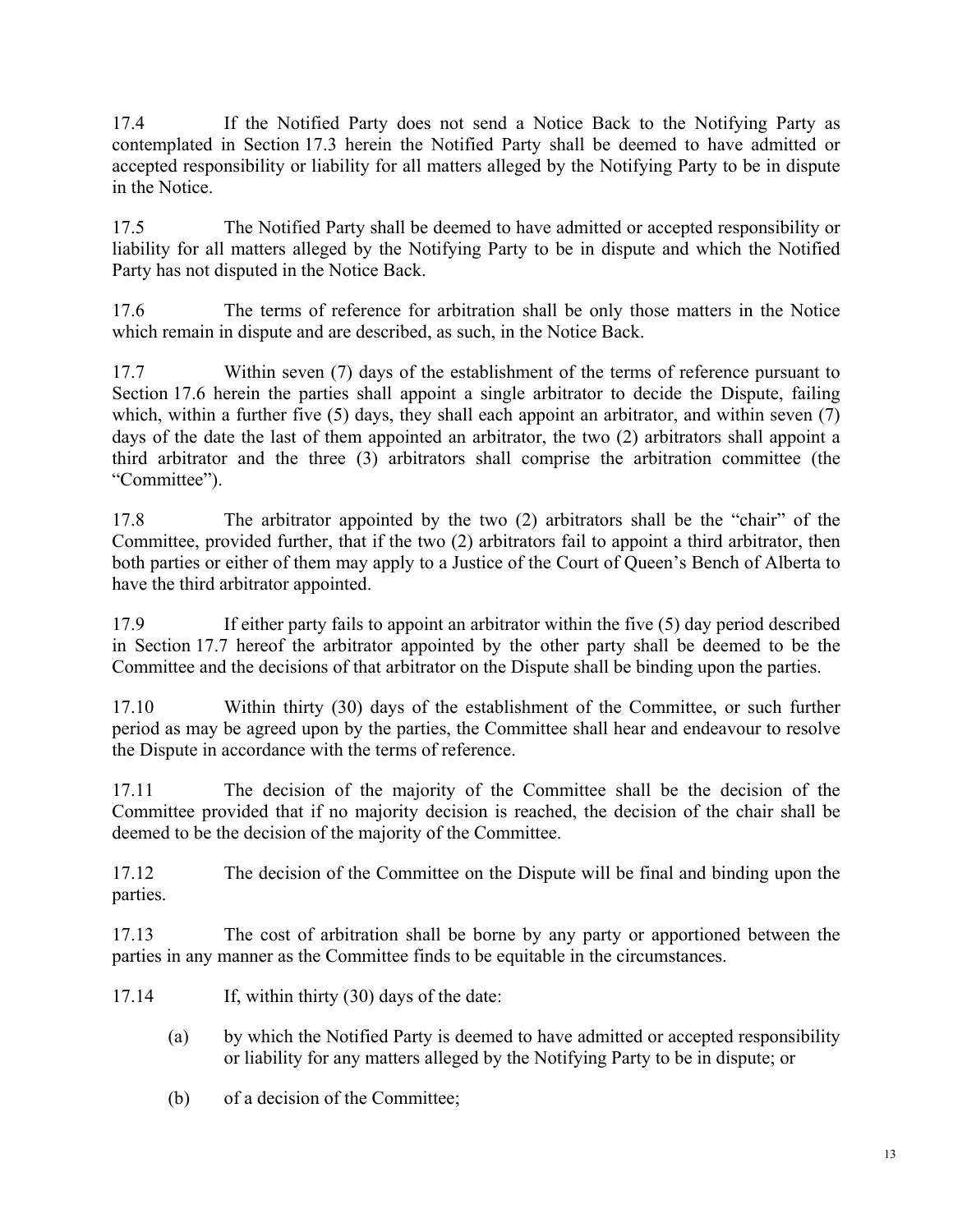the Notified Party or the party against whom a decision of the Committee is awarded, (the "Defaulting Party") fails to remedy the matter or comply with the terms of the decision of the Committee, or, in the case of a matter which cannot be remedied within thirty (30) days, fails to initiate and diligently pursue the remedy thereof within those thirty (30) days, the Notifying Party or the party in whose favour a decision of the Committee is awarded, may apply ex parte, to a Justice of the Court of Queen's Bench of Alberta for a judgment against the Defaulting Party.

17.15 Except as herein modified, the provisions of the *Arbitration Act* (Alberta), as amended, shall apply to any arbitration procedure involved pursuant to this Agreement.

## **18. TAXES**

18.1 EDI agrees that no taxes, rates, assessments, charges, levies or impositions of any kind or nature of any governmental authority shall be payable by or placed upon the City in relation to any use of the City Lands by EDI or a Third Party pursuant to this Agreement, and if any such taxes, rates, assessments, charges, levies or impositions are levied, imposed, or placed, EDI shall make payment thereof.

18.2 All taxes or assessments in the nature of sales taxes, goods and services taxes or value-added taxes which may be charged, levied or assessed as a result of this Agreement, whether or not such taxes are charged, levied or assessed as against the City, shall be the responsibility of EDI, and EDI shall on written demand by the City, pay to the City any and all such taxes. EDI shall not be obligated to pay such taxes to the City as contemplated in this Section if EDI shall have delivered to the City Treasurer a statutory declaration evidencing that EDI is a registrant pursuant to any such tax legislation and as such, the City is not liable to remit any such sales taxes to any taxing authority. In the event that EDI is a registrant as hereinbefore stated, and pursuant to this Section has the obligation to remit such taxes directly to the relevant taxing authority, then in such case, EDI agrees to indemnify and save harmless the City as against any and all actions, causes of action, claims, demands, costs or damages, which the City may incur or sustain in regard to the payment, or failure to pay, by EDI of any such taxes.

#### **19. FAILURE TO PERFORM**

19.1 Without restricting the City's rights pursuant to Section 14.1 herein, in the event that EDI at any time fails to perform its obligations pursuant to this Agreement, the City may, at its option, perform such obligations upon written notice to EDI in that regard. Within sixty (60) days of receipt by EDI from the City of an invoice setting forth the costs incurred by the City in performing such obligations or any other costs payable by EDI to the City hereunder, EDI shall pay such costs to the City.

19.2 If EDI or the City is delayed in the performance of or is unable to perform any part of their respective obligations hereunder due to labour disputes, strikes, walkouts, acts of terrorism, severe weather, fire, unusual delay by common carriers, unavoidable catastrophes, explosion, flood, act of God or public enemy, war, government regulation, any law, act or order of any court, government body or regulator or circumstances of any kind beyond the control of EDI or the City, then EDI or the City, as the case may be, shall be excused from the performance of those obligations to the extent that the performance is prevented, hindered or delayed by those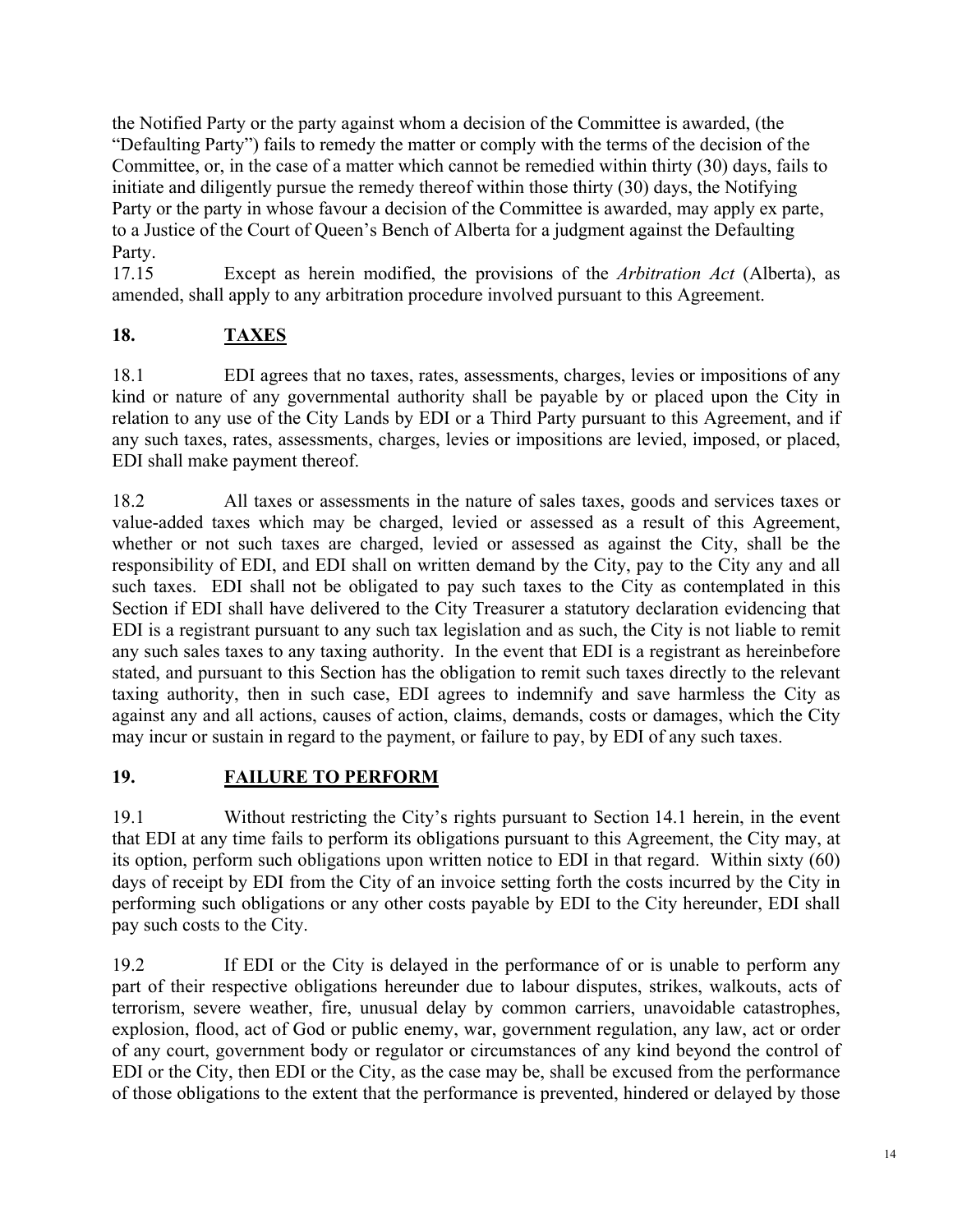causes and EDI or the City, as the case may be, shall not be liable hereunder during the period and to the extent of the inability to perform. Upon the occurrence of any of the events referred to above, the party unable to perform shall immediately notify the other party of the inability and the extent of any delay or inability to perform its obligations and shall use its reasonable efforts to remedy the delay or failure to perform as soon as reasonably possible.

19.3 When any amount payable pursuant to this Agreement by EDI to the City shall be in arrears, such amount shall bear interest at the rate per annum equal to two (2) percent plus the variable reference interest rate per year declared by The Toronto-Dominion Bank from time to time to be its prime rate for Canadian dollar loans made by The Toronto-Dominion Bank in Canada, until paid but this stipulation for interest shall not prejudice or affect any other remedies available to the City by law or by the terms of this Agreement.

## **20. COMPLIANCE**

20.1 EDI shall procure and maintain, at its sole cost and expense, such licences, permits or approvals, from federal, provincial, municipal or other government authorities as may be necessary to enable EDI to conduct its business or exercise the rights granted to it pursuant to this Agreement on the City Lands.

20.2 EDI shall operate its business and shall carry on and conduct all activities on the City Lands in compliance with all federal, provincial and municipal statutes, orders, regulations and bylaws as amended.

20.3 EDI shall be subject to and shall comply with the procedures, practices and policies governing all City departments from time to time in respect of the use of the City Lands pursuant to this Agreement, and for greater certainty but, without restricting the generality of the foregoing, EDI shall obtain all approvals ordinarily required from the City Manager and shall be subject to all City servicing standards, all construction standards, all OSCAM requirements, all requirements under the Parkland Policy and North Saskatchewan River Valley Area Redevelopment Plan Bylaw, the Parkland and North Saskatchewan River Valley Utility Installation Policy and all other circulation procedures of general application as amended. EDI acknowledges that the procedures, practices, policies and standards in effect as of January 1, 2004 are reasonable and valid. All such procedures, practices, policies and standards established or amended by the City after January 1, 2004 in respect of the rights of EDI in this Agreement shall not be unreasonably applied to EDI. If EDI believes that any procedure, practice, policy or standard established or amended by the City after January 1, 2004 with respect to the rights of EDI in this Agreement is being unreasonably applied to EDI, then EDI may request that the obligation of EDI to abide by that procedure, practice, policy or standard be resolved pursuant to Article 17 herein. Without limiting the generality of the foregoing, the City covenants that any applicable procedure, practice, policy or standard that materially affects EDI will not be established or amended after January 1, 2004 without prior consultation with EDI.

## **21. NOTICE**

21.1 Any notice required or permitted to be given hereunder may be sufficiently given if personally delivered or sent by prepaid registered mail addressed as follows: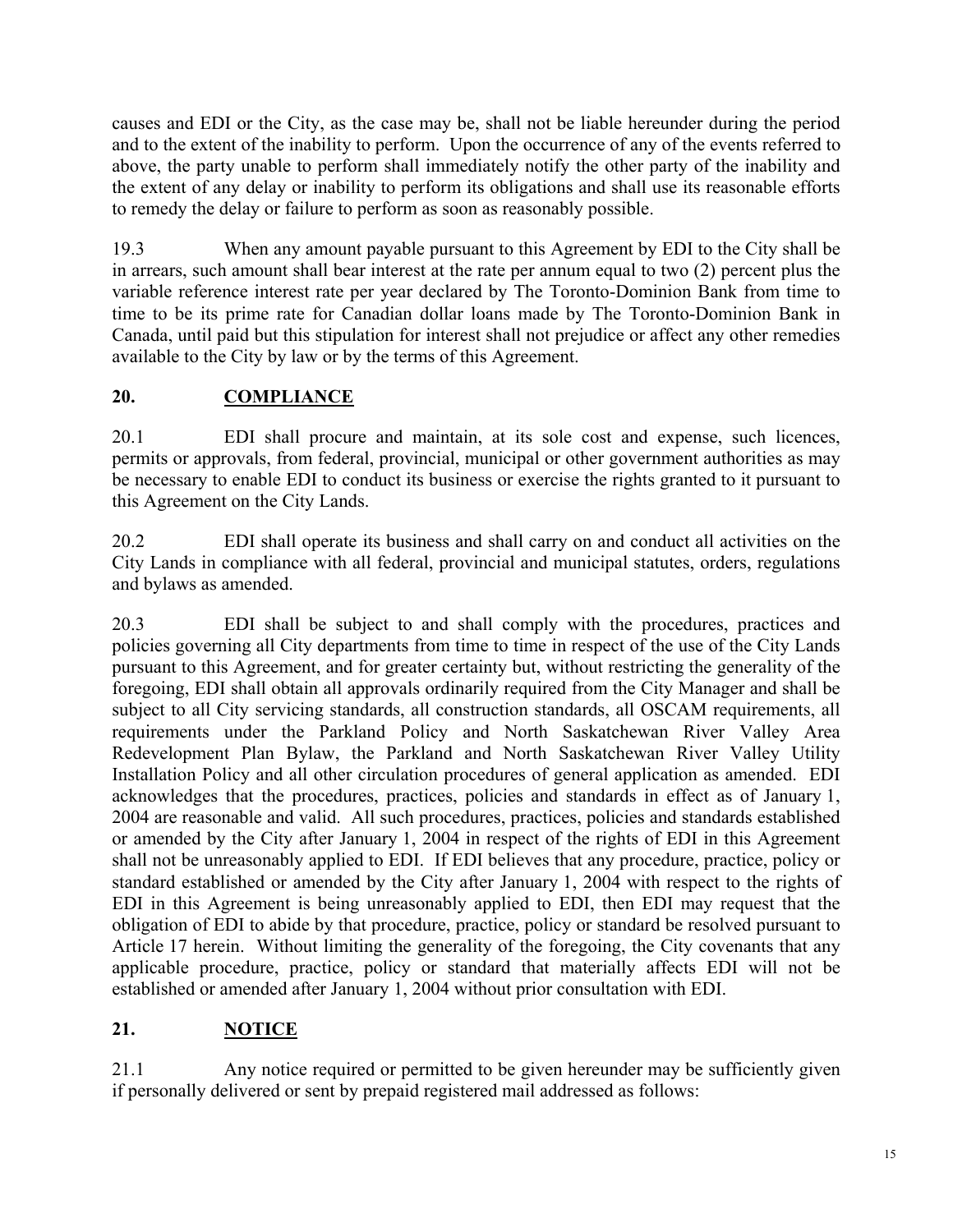(a) to the City at:

The City of Edmonton Transportation and Streets Department 15<sup>th</sup> Floor, Century Place 9803 - 102A Avenue Edmonton, Alberta T5J 3A3 Attention: General Manager With a copy to: The City of Edmonton Law Branch 9<sup>th</sup> Floor, Chancery Hall 3 Sir Winston Churchill Square Edmonton, Alberta T5J 2C3 Attention: City Solicitor

(b) to EDI at:

Epcor Distribution Inc. 17<sup>th</sup> Floor, Epcor Centre 10065 Jasper Avenue Edmonton, Alberta T5J 3B1 Attention: President with a copy to: Epcor Distribution Inc. 20<sup>th</sup> Floor, Epcor Centre 10065 Jasper Avenue Edmonton, Alberta T5J 3B1 Attention: Associate General Counsel

or to any other address as may be designated in writing by the parties. Notice given by registered mail, if posted in Alberta, shall conclusively be deemed to have been received on the fifth business day following the date on which such notice is mailed. In the event of a postal strike, notice may only be given by personal delivery.

21.2 EDI shall provide to the City a list of twenty four (24) hour emergency contact personnel for EDI and shall ensure that the list is always current.

#### **22. ASSIGNMENT**

22.1 EDI covenants not to assign this Agreement or any part thereof without the written consent of the City which consent may be arbitrarily withheld.

22.2 Notwithstanding the provisions of Section 22.1 herein, EDI may assign this Agreement to a wholly owned subsidiary (the "Subsidiary") of EPCOR UTILITIES INC. provided that EDI will cause the Subsidiary to execute and deliver to the City the written undertaking of such Subsidiary, to observe, perform and comply with all of the provisions of this Agreement, the responsibility and liability of which are EDI's. No assignment shall affect the obligation of EDI to perform and observe all of its obligations pursuant to this Agreement.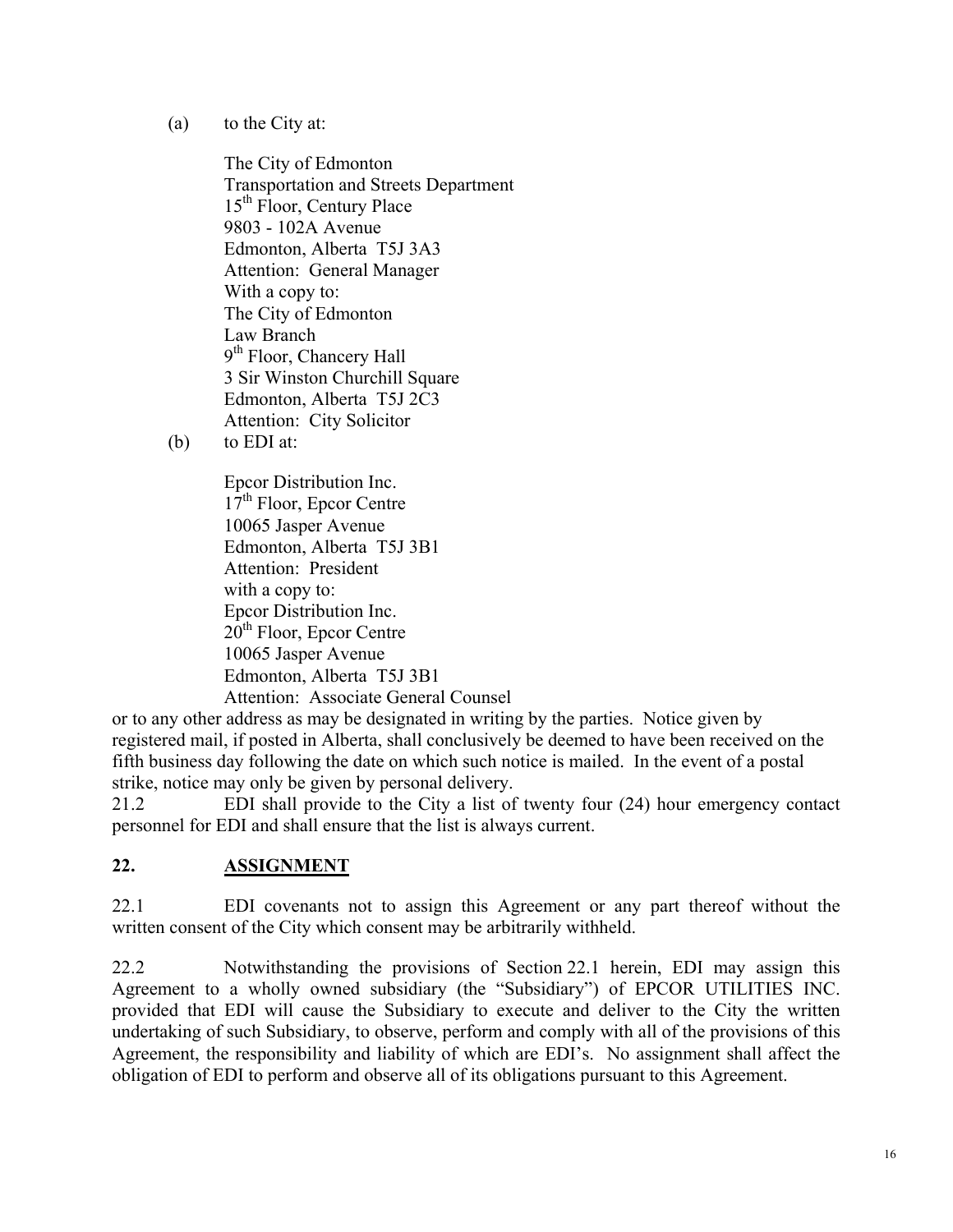#### **23. GENERAL**

23.1 Notwithstanding any other provision of this Agreement, the obligations, excepting those under Sections 4.3 and 7.10 herein, of EDI to the City pursuant to this Agreement do not apply to any Attachment of Telus Communications Inc. pursuant to rights granted to Telus Communications Inc. or its predecessors or its successors and assigns (collectively "Telus") pursuant to any written agreements with the City. For certainty, the City and EDI acknowledge and agree that Telus has contractual obligations directly with the City that may be inconsistent with the obligations of EDI to the City pursuant to this Agreement. EDI is therefore not required to ensure that Telus deals with Attachments in accordance with this Agreement. The City and EDI will cooperate with each other as circumstances dictate to control and manage all issues relating to Attachments involving Telus.

23.2 EDI shall not suffer or permit any builder's lien or other construction liens to be filed or registered against the City Lands resulting from the operations or activities of EDI or a Third Party. Any lien so filed shall be removed from title to the City Lands by EDI within twenty (20) days following notice from the City to EDI of the existence of a lien.

23.3 The City acknowledges and agrees that this Agreement is applicable only to EDI's Equipment located on City Lands. This Agreement does not impair, hinder, charge or restrict in any manner the right of EDI to use EDI's Equipment on land owned by EDI or any other person.

23.4 Subject to Section 23.3 herein and any other agreement between the parties, no rights granted hereunder shall create an interest in land, and EDI shall not register its interest under this Agreement as such.

23.5 EDI agrees that it shall, at its sole cost and expense, procure and carry, or cause to be procured, carried and paid for, full Workers' Compensation Board coverage for itself and all workers, employees, servants and others engaged in or upon any Work.

23.6 The insertion of headings is for convenience of reference only and shall not be construed so as to affect the interpretation or construction of this Agreement.

23.7 Use of the word "will" or "shall" in this Agreement creates a mandatory obligation.

23.8 This Agreement shall be construed and governed by the laws of the Province of Alberta.

23.9 This Agreement shall enure to the benefit of and be binding upon the parties hereto and their respective heirs, executors, administrators, successors, including successors in title, and permitted assigns.

23.10 All contracts, whether of employment or otherwise, entered into by EDI with respect to this Agreement, including without limiting the generality of the foregoing, all agreements with a Third Party shall be made by EDI as principal and not as agent of the City and the City shall have no liability thereon.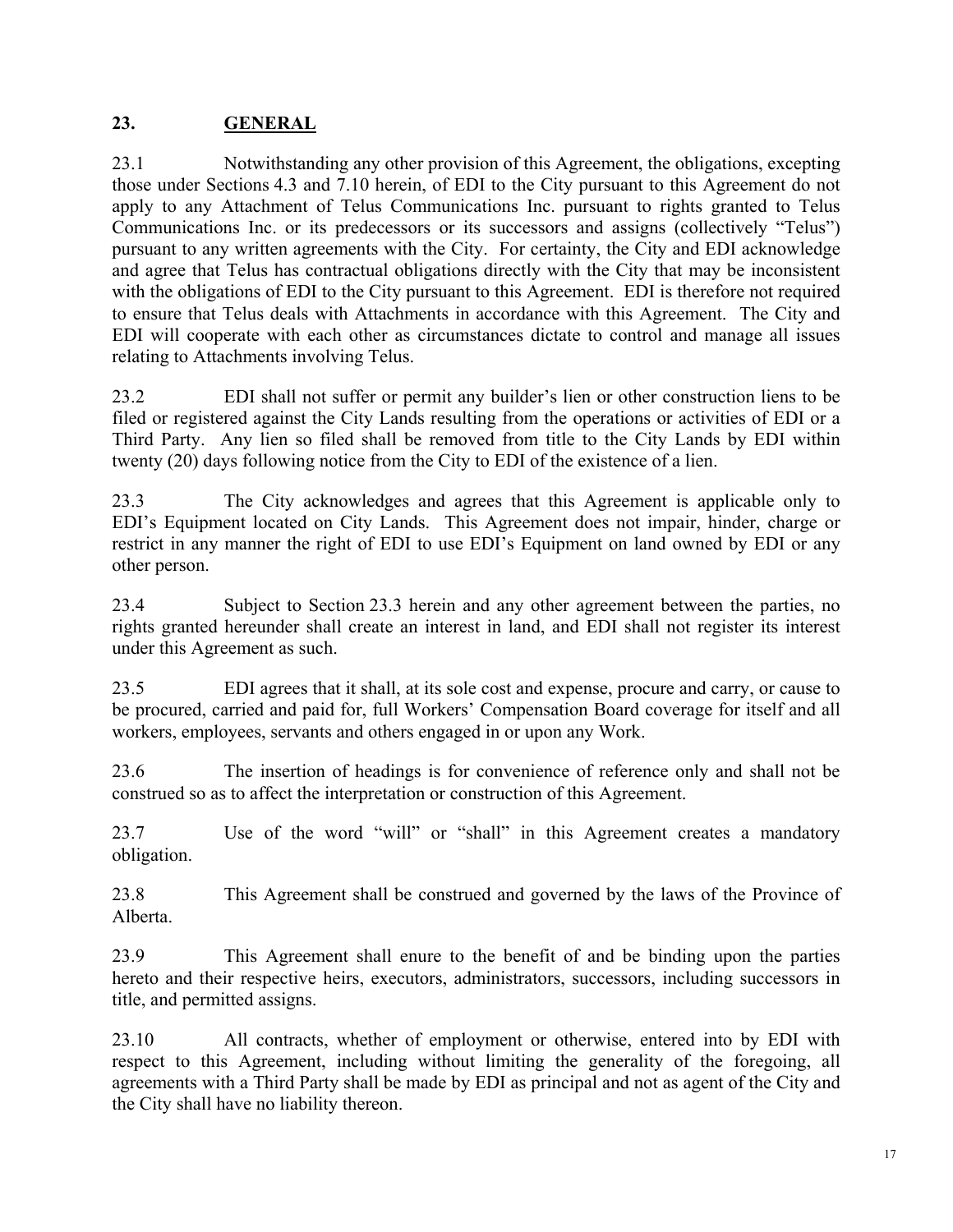23.11 The reference to any legislation in this Agreement shall be deemed to include all amendments thereto and all regulations thereunder and all statutes, including all amendments thereto and regulations thereunder, that may be substituted for that legislation.

23.12 The waiver by the City or EDI of the strict performance of any condition, covenant or agreement herein contained shall not constitute a waiver of or abrogate such or any other condition, covenant or agreement nor shall it be deemed a waiver of any subsequent breach of the same or of any other condition, covenant or agreement.

23.13 Nothing herein shall be construed as in any way constituting this a partnership among or a joint venture by the parties hereto, or be construed to evidence the intention of the parties to constitute such a relationship. Neither party shall hold itself out contrary to the terms of this Section by advertising otherwise, nor become liable or bound by any representation, act or omission whatsoever of the other party contrary to the provisions of this Section.

23.14 Should any provision of this Agreement be void, voidable or unenforceable for any reason whatsoever, it shall be considered separate and severable from the remaining provisions of this Agreement, which shall remain in force and be binding as though the said provision had not been included.

23.15 This Agreement shall not be modified, varied or amended except by an instrument in writing signed by the parties hereto.

IN WITNESS WHEREOF the parties hereto have affixed their respective corporate seals by the hands of their proper officers this day of  $\qquad \qquad$ , 2004.

Per:

APPROVED **THE CITY OF EDMONTON** 

As to Form

Per:

**EPCOR DISTRIBUTION INC.** 

Per:

Per:

As to Content